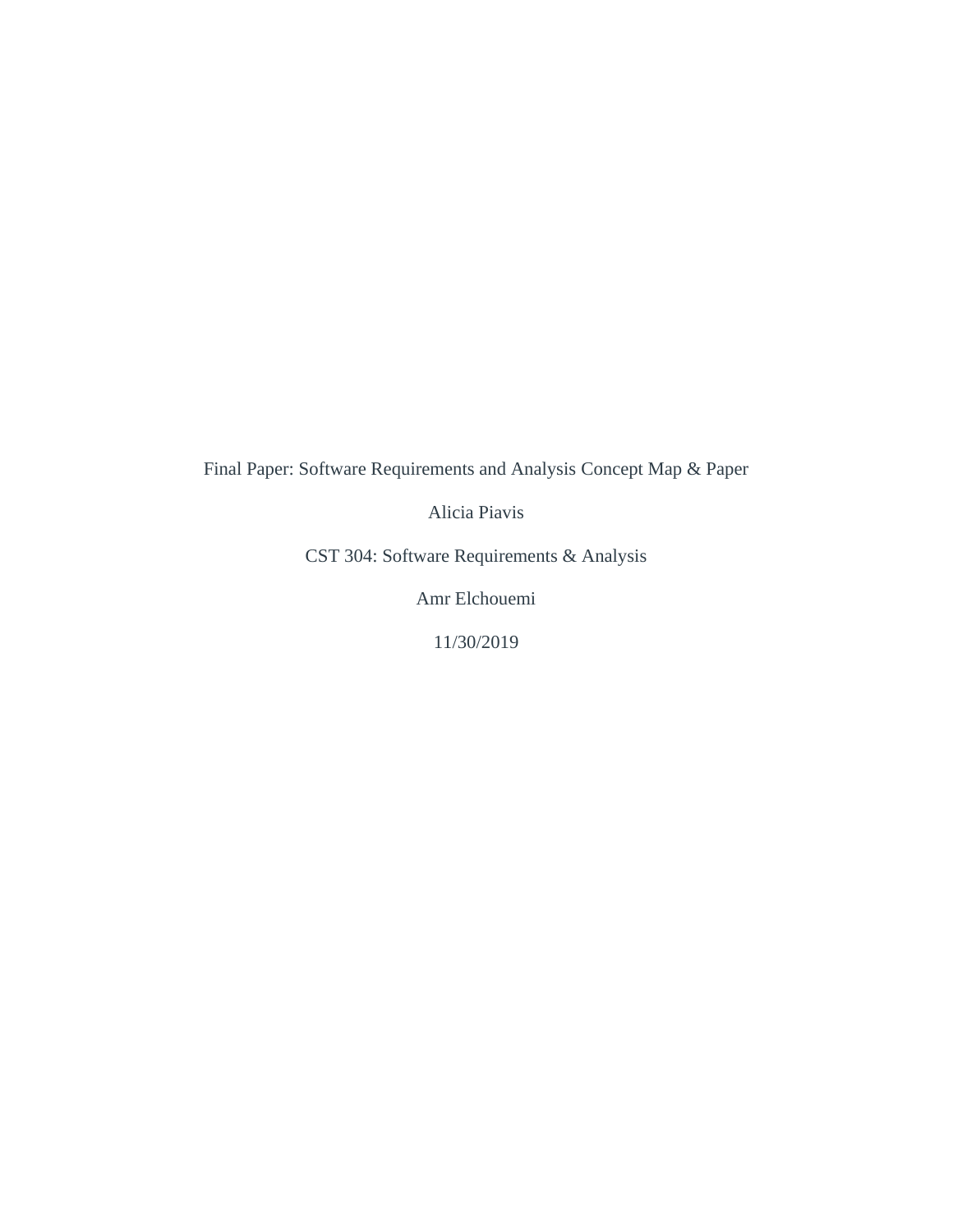## **Software Requirements and Analysis Concept Map & Paper**

When engaging in the software development life cycle (SDLC), it is important to consider guidance by the core set of software development principles. According to Pressman & Maxim (2015), these principles "establish a philosophical foundation that guides a software team as it performs framework and umbrella activities, navigates the process flow, and produces a set of software engineering work products." The principles serve as shared values and rules that ensure both the development team and stakeholders have a common goal, and software engineers are able to "analyze a problem, design a solution, implement and test the solution, and ultimately deploy the software in the user community" (Pressman & Maxim, 2015). These guiding principles direct each phase of the SDLC including communication, planning, modeling, coding, testing, and deployment. The software development principles for practice and process help facilitate an effective software development life cycle, and ultimately, customer satisfaction.

There are a number of general software development principles including: 1) Keep it simple; 2) Provide value to end users; 3) Employ a high level of abstraction; 4) Maintain the vision of the project and product; 5) Recognize that others consume what you produce; 6) Be open to the future; 6) Plan ahead for reuse; and 7) Think! (Pressman & Maxim, 2015). While these are useful, they are very high level, and may be better broken down into principles that guide process, and principles that guide practice (Refer to Figure 1.3). The first principle that guides process is "be agile." This means keeping the approach simple and emphasizing economy of action (Pressman & Maxim, 2015). In evaluating similarities between the software development process and the instructional design process, researchers Adnan & Ritzhaupt (2018) describe agile as "an approach to develop software by empowering and trusting people, encouraging continuous feedback, and recognizing change as a process." The second principle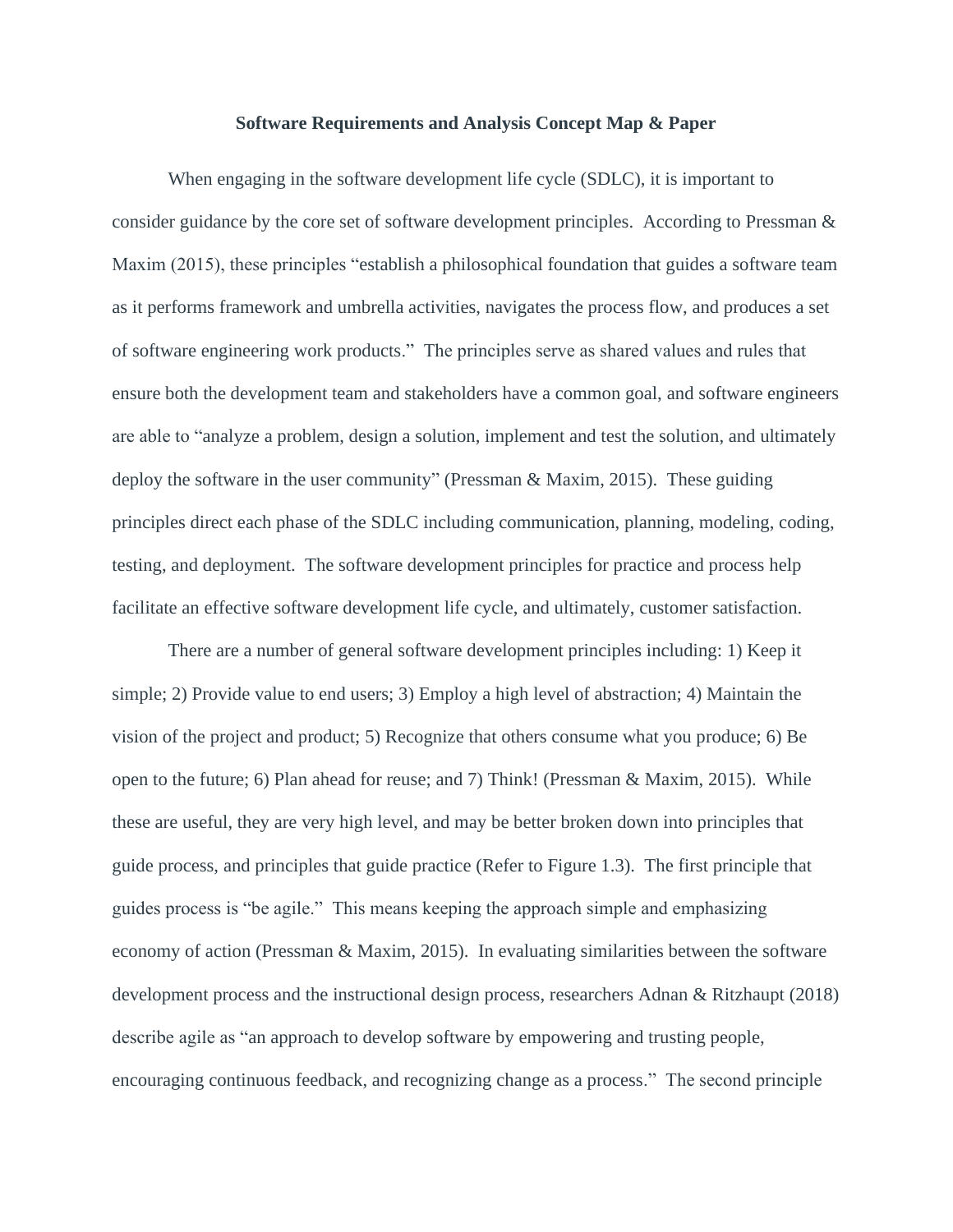guiding process is to focus on quality. In other words, the end-goal for every activity, action and task should be quality. The third principle is "adapt." This is important as changes in the problem, project, requirements, and people come along. The fourth principle is to build an effective team that self-organizes and has mutual trust and respect. The fifth principle is establishing communication and collaboration expectations. The sixth principle of process is to manage change. It is important to determine how changes will be requested, assessed, approved, and implemented. The next principle is "assess risk." This includes the creation of contingency plans. And finally, the last principle is to provide value to others (Pressman  $\&$  Maxim, 2015). If requirements are ambiguous or have omissions, it is difficult to provide a product that stakeholders find valuable.

The other set of over-arching principles in software development are principles that guide practice. According to Pressman & Maxim (2015), "Software engineering practice has a single overriding goal—to deliver on-time, high-quality, operational software that contains functions and features that meet the needs of all stakeholders." The first principle the guides practice is "divide and conquer." This entails breaking a large problem down into smaller chunks and employing separation of concerns. The next principle is the use of abstraction to simplify complex system elements in order to improve communication. The third principle that guides practice is to strive for consistency. This is because a recognizable context makes software easier to use. The fourth principle is the focus on the transfer of information. This involves paying special attention to the design and implementation of interfaces. The next principle is to employ modularity. This means that each component of the project should focus on one welldefined part of the system. The sixth principle requires looking for patterns. Design patterns can be used for recurring problems to reduce work and enhance communication. The next principle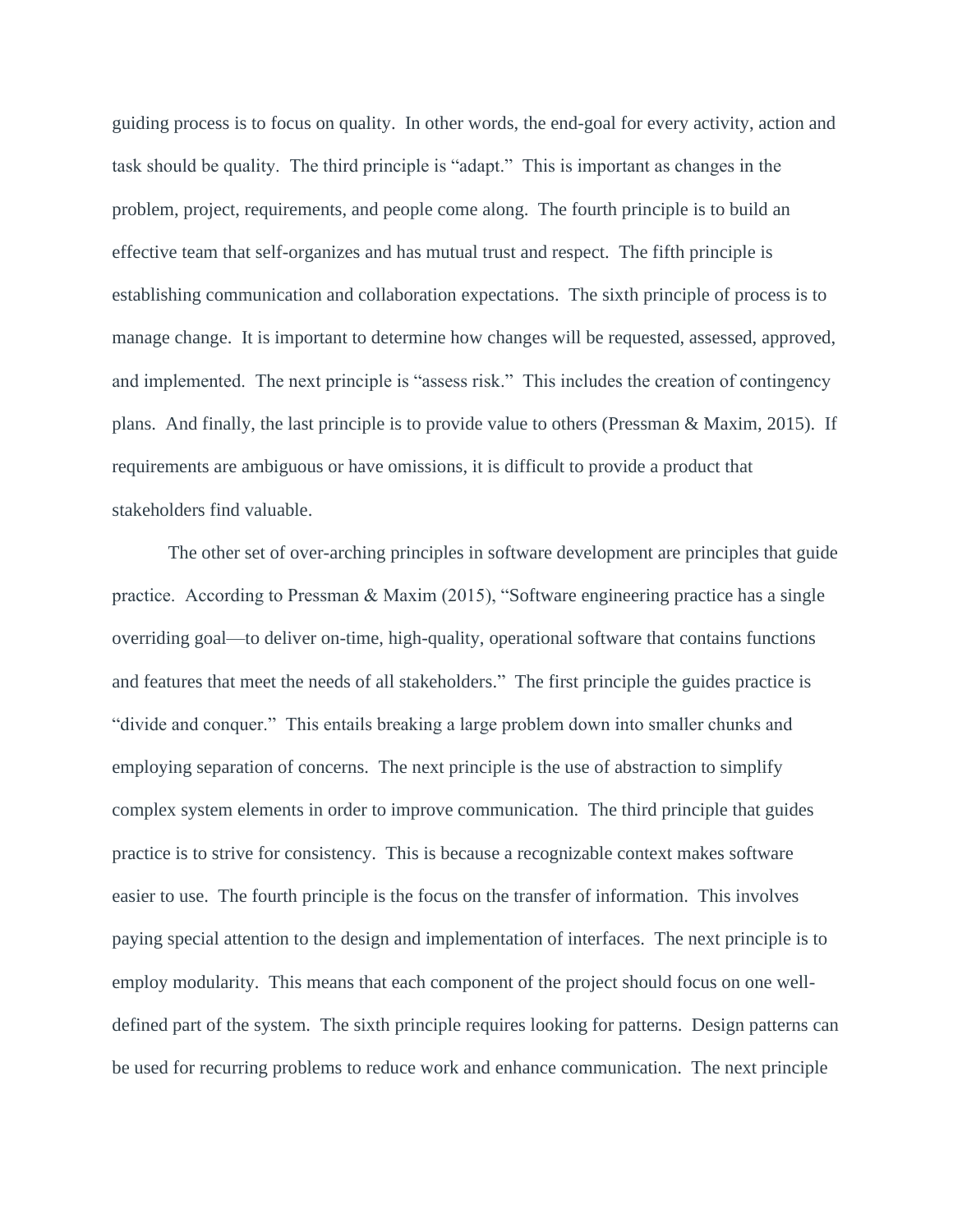involves approaching the problem from different perspectives, since this will lead to greater insight and potentially expose errors. Finally, software should be developed with maintenance in mind, as maintenance is easier when the previous principles of practice and process have been followed (Pressman & Maxim, 2015).

While the principles of process and practice guide the SDLC at a very high level, there are more specific principles that guide the software development process at a lower level. These principles guide activities such as communication, planning, modeling, construction, testing, and deployment (Refer to Figure 1.3). Principles that guide communication activities involve listening, preparing, having a facilitator, meeting face-to-face, taking notes and documenting, striving for collaboration, staying focused on the present topic, trying a picture as an alternative to a verbal description, moving on, and negotiating (Pressman & Maxim, 2015). Since communication is one of the biggest causes of project failure, it is important to be conscientious of these guiding principles throughout the development process. Principles in the planning phase include understanding the scope of the project, involving stakeholders, planning iteratively, making estimates based on what you know, considering risk, being realistic, adjusting granularity of tasks, defining how quality assurance will be managed, having protocols for change, and tracking daily progress (Pressman & Maxim, 2015). It is important that stakeholders are involved throughout planning activities. As Adnan and Ritzhaupt (2018) state, "The user is an active participant in the decision-making process and collaborative decision making is important in an agile environment."

The communication, planning, and modeling phases of the SDLC constitute part of what is known as requirements engineering. Requirements engineering is an important step in the software development lifecycle, as it aims to "establish a solid foundation for design and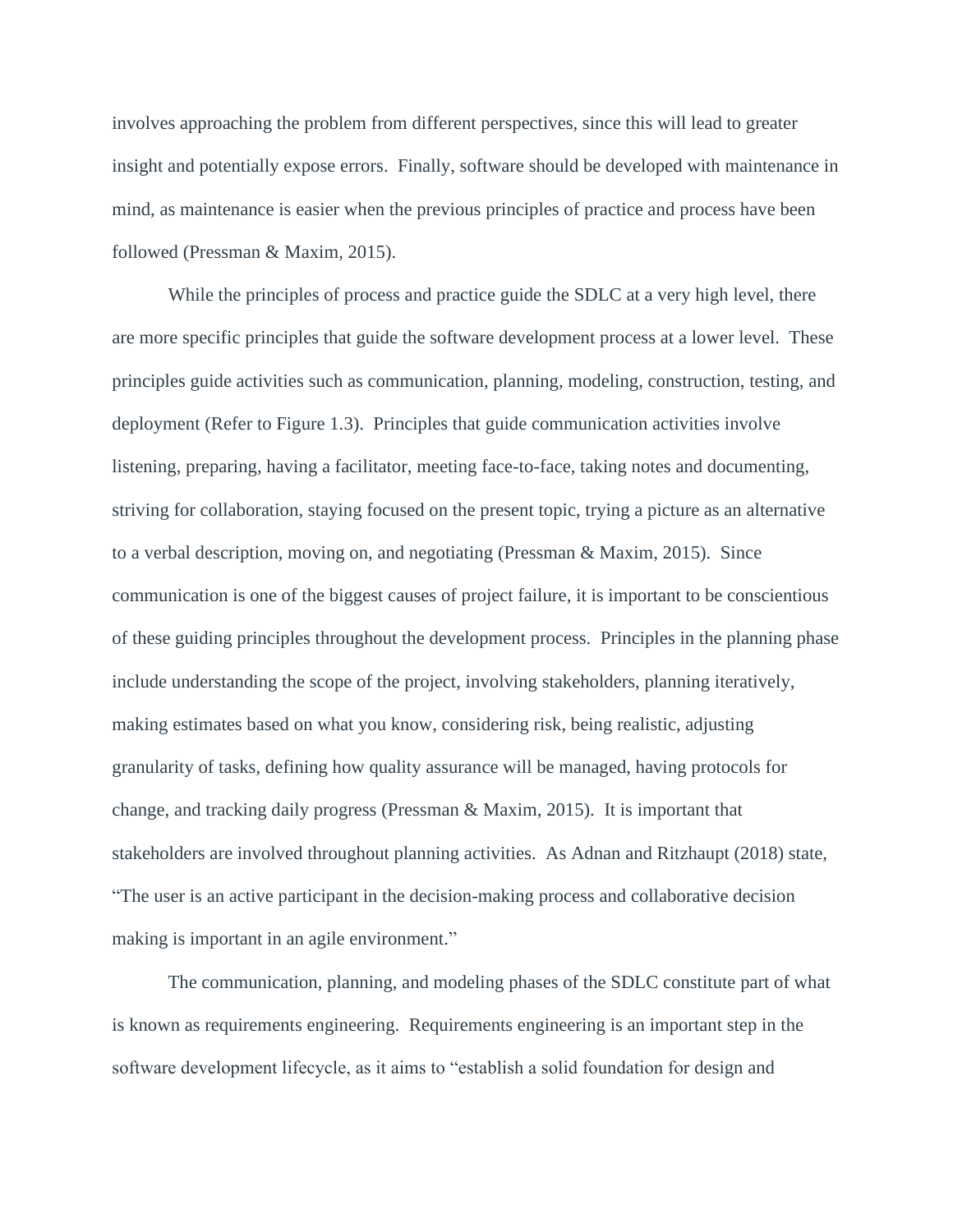construction" (Pressman, & Maxim, 2015). The requirements resulting from this process provide direction for a software project. Additionally, it is important to focus on quality requirements, as the failure of software projects is often attributed to inadequate software gathering techniques (Lane, O'Raghallaigh, & Sammon, 2016). The activities involved with requirements engineering are typically carried out during the communication and modeling phases of a software project, and the process involves software developers and stakeholders, such as customers, managers, and end users (Refer to Figure 1.3). The process is iterative in nature, since requirements may evolve as a system is built and stakeholders and developers acquire a better understanding of a system, as well as customer needs. According to Bee Bee, Bernardo, and Verner (2010), "Ensuring requirements that are complete and correct is important for the software development team so that the correct system can be properly developed in accordance with users' wants and needs." Requirements engineering is important because it helps ensure that developers and stakeholders are working towards a common goal, that the right solution is being developed, and that unnecessary use of resources, such as time and cost are avoided (Refer to Figure 1.3).

The steps involved in requirements engineering involve inception, elicitation, elaboration, negotiation, specification, validation, and management (Refer to Figure 1.3). Inception typically begins when a business need is identified. Elicitation involves eliciting information from stakeholders in order to establish objectives for a project. As *Collaborative Practices for Software Requirements Gathering in Software Startups* states, "collaborative practices may enhance the requirements gathering process since entrepreneurs rarely envision all aspects that should be taken into account themselves" (Chanin, Pompermaier, Sales, & Prikladnicki, 2019). Requirements elicitation should be a collaborative process, since this is when stakeholders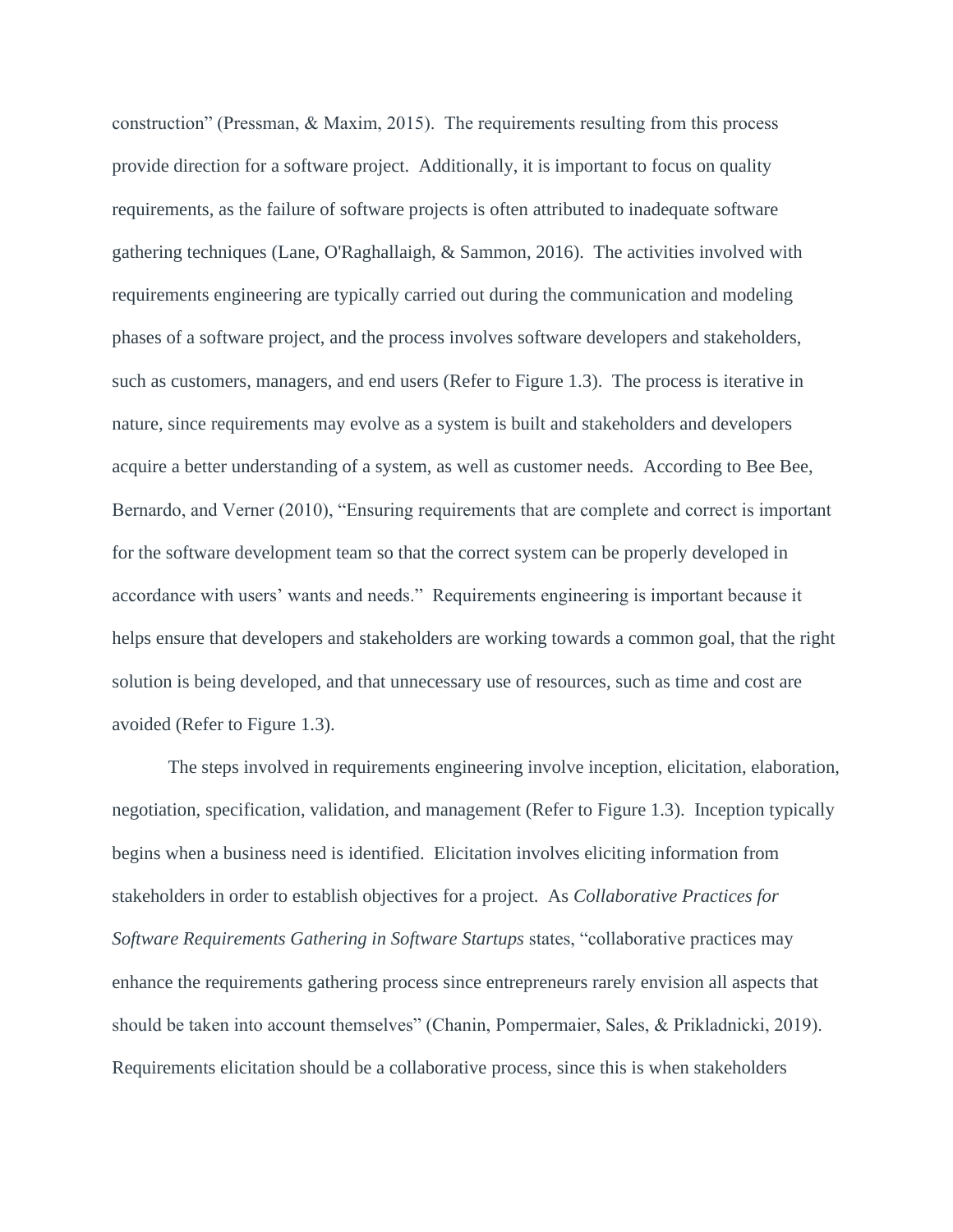discuss and prioritize their wants and needs. These wants and needs will later translate into requirements that guide the project. A number of different activities can be used to elicit requirements. For example, sometimes stakeholders will use a voting system based on priority points to rank requirements. According to Pressman & Maxim (2015), the job of a requirements engineer is to identify areas of commonality and areas of conflict or inconsistency between stakeholders. Further methods that guide requirements gathering include meetings, quality function deployment (QFD), and developing usage scenarios, or use cases.

Quality function deployment (QFD) is a method used to help translate customer wants and needs into software requirements (Pressman & Maxim 2015). This process is important to reduce ambiguity. For example, Spezialetti states in *Thinking About Asking: Encouraging a Questioning Approach to Requirements Gathering and Problem Solving* (2016) that, "real-world problems are frequently ill-defined, filled with ambiguity and open-ended. Successfully translating these problems into computing solutions involves both recognizing the issues that need to be addressed and asking questions to resolve the unknowns." QFD involves three types of requirements: normal requirements (stated requirements that align with the goals of the project), expected requirements (requirements that are expected, but not explicitly stated), and exciting requirements (those that exceed the customers' expectations). Elicitation also typically utilizes usage scenarios, or use cases. These describe how the system will be used from a user's perspective. The end goal of the elicitation phase is to develop a set of elicitation products that include: 1) "a statement of need and feasibility"; 2) "a bounded statement of scope for the system or product"; 3) "a list of customers, users, and other stakeholders who participated in requirements elicitation"; 4) "a description of the system's technical environment"; 5) "a list of requirements (preferably organized by function) and the domain constraints that applies to each";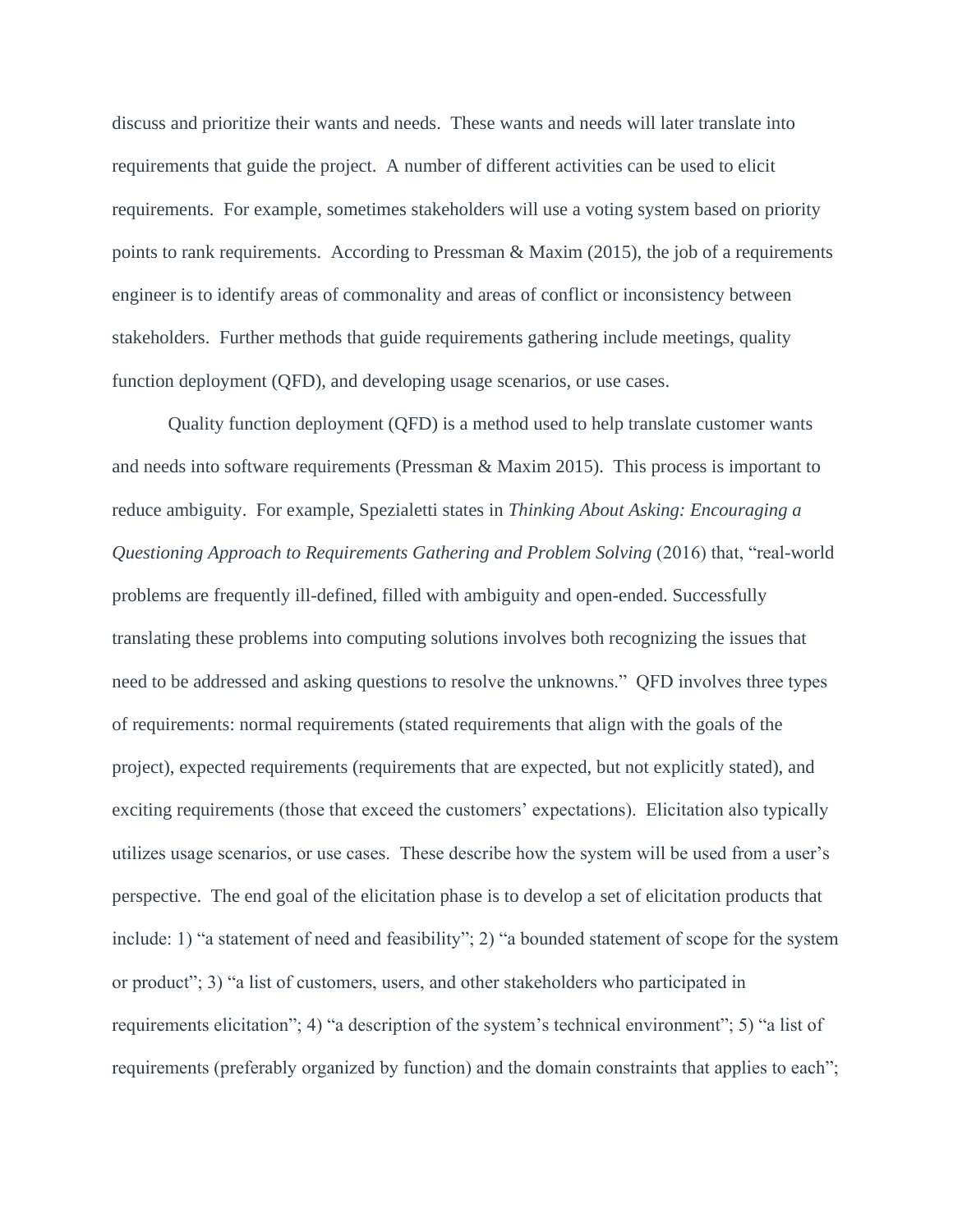6) "a set of usage scenarios that provide insight into the use of the system or product under different operating conditions"; and 7) "any prototypes developed to better define requirements" (Pressman & Maxim 2015).

Effective use cases can serve as a powerful tool for establishing requirements and guiding the development process. While some individuals believe that interviews with stakeholders are enough to gather requirements for a project, researchers Bee Bee, Bernardo, and Verner (2010) argue that additional activities and methods are required, "although interview technique is no doubt a popular, and well-known requirements elicitation technique, unless appropriate approaches are used with the technique, the effect on requirements gathering will be incomplete." Use cases are stories that describe how a single type of user will interact with a system under certain conditions, or in a certain scenario. These stories can be recorded as a narrative, an outline, a template, or a diagram (Pressman & Maxim 2015). Effective use cases describe the system from the user's perspective, and focus on a simple system requirement. If user stories are too large or complex, they may be broken down into smaller stories or tasks. User stories are helpful for reducing ambiguity, as effective stories provide as much detail as possible. Some of the details that user stories include are the use case, primary actor, the goal in context, preconditions, the trigger, scenario, exceptions, priority, when the feature/function will be available, frequency of use, channel to the actor, secondary actors, channels to secondary actors, and open issues (Pressman & Maxim 2015).

After software requirements are communicated and the development process is planned, the next activity in the SDLC is modeling. High level principles that guide software modeling include: 1) The software team's primary objective is to build software, not models; 2) Minimize the number of models you create; 3) Create the simplest model that will accomplish the task; 4)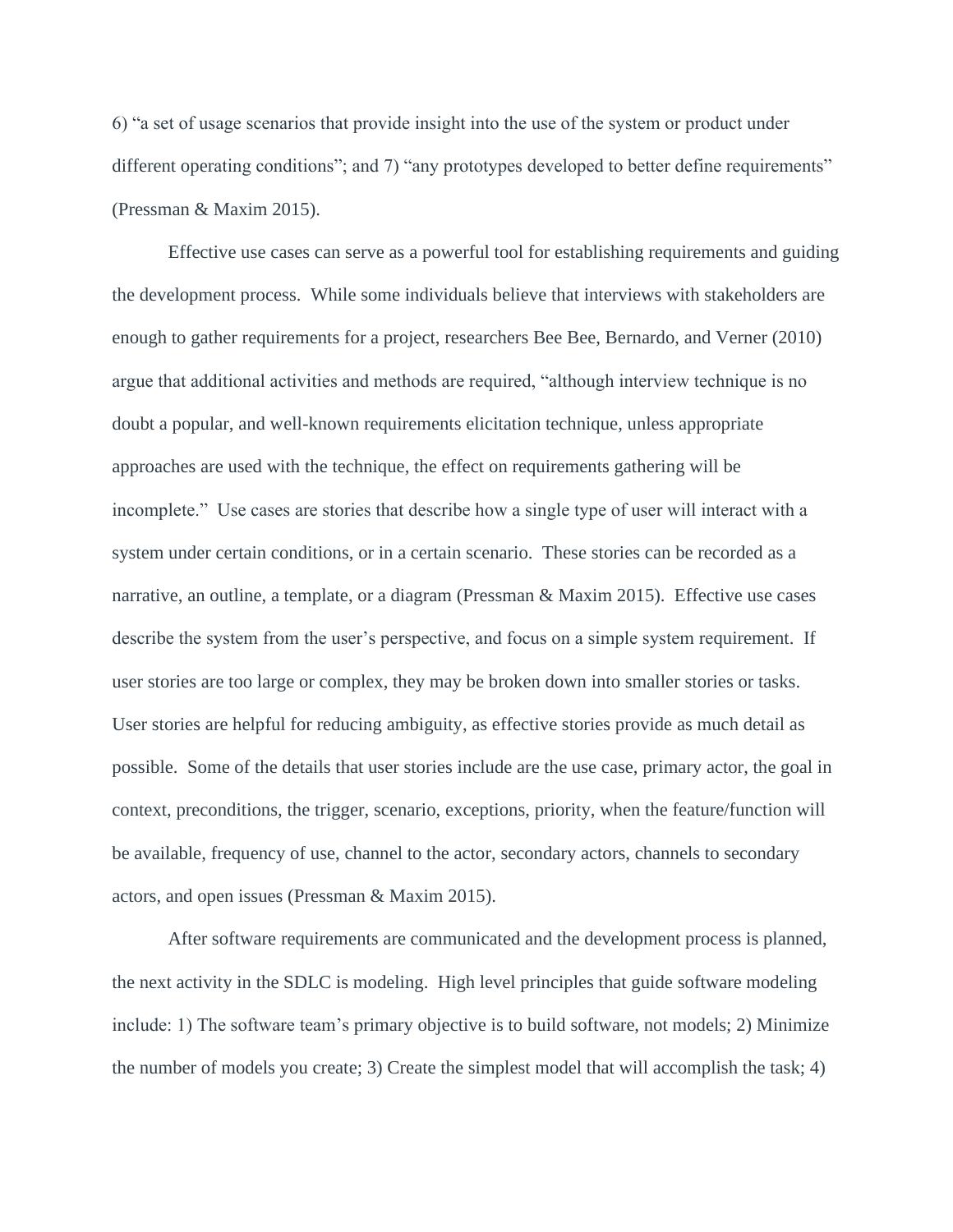Make models modifiable; 5) Make sure each model has an explicit purpose; 6) Adapt the models to the current system; 7) Don't worry about the models being perfect; 8) Don't over-emphasize correct syntax for the model; 9) Follow your instincts if it feels like a model is not right; and 10) Get feedback as soon as possible (Pressman & Maxim, 2015). Investigators Watts and Kellner (1989) also describe characteristics of effective process models. According to their research, effective models, "Represent the way the work is actually (or is to be) performed, provide a flexible and easily understandable, yet powerful framework for representing and enhancing the process" and are "refinable to whatever level of detail is needed."

Models can be divided into two classes, each with their own guiding principles. The two classes of models are requirements models and design models. The principles that guide requirements modeling are: 1) "The information domain of a problem must be represented and understood'; 2) "The functions that the software performs must be defined"; 3) "The behavior of the software (as a consequence of external events) must be represented"; 4) "The models that depict information, function, and behavior must be partitioned in a manner that uncovers detail in a layered (or hierarchical fashion)"; and 5) "The analysis task should move from essential information toward implementation detail" (Pressman & Maxim, 2015). These principles help ensure that requirement models enhance the plan proposed to deliver the intended requirements of a software project. The principles that guide design modeling are: 1) "The design should be traceable to the requirements model"; 2) "Always consider the architecture of the system to be built"; 3) "Design of data is as important as design of processing functions"; 4) "Interfaces (both internal and external) must be designed with care"; 5) "User interface design should be tuned to the needs of the end users. However, in every case, it should stress ease of use."; 6) "Component-level design should be functionally independent"; 7) "Components should be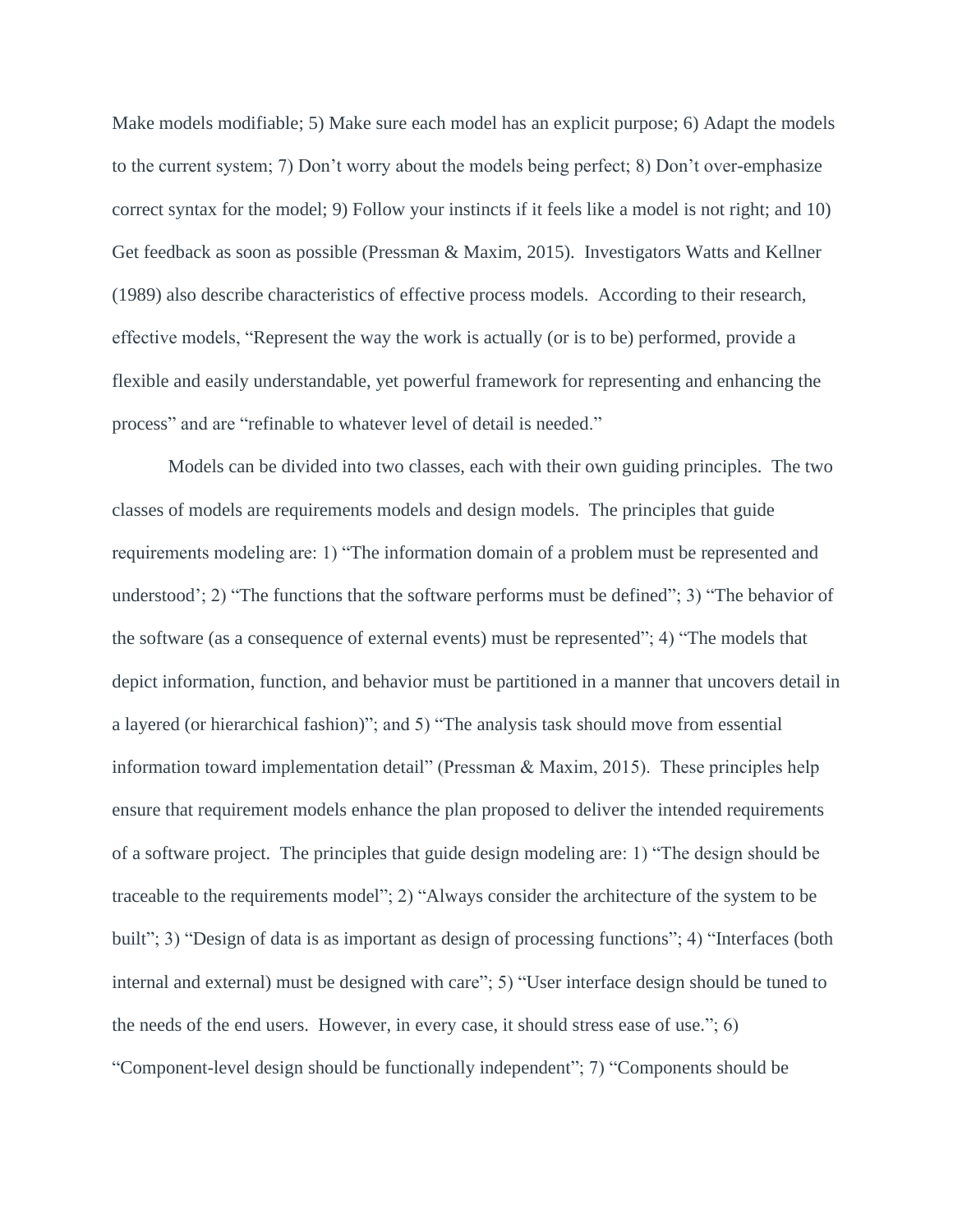loosely coupled to one another and to the external environment"; 8) "Design representations (models) should be easily understandable"; 9) "The design should be developed iteratively"; and 10) "Creation of a design model does not preclude an agile approach" (Pressman & Maxim, 2015). The requirements are important, as design has the potential to heavily affect end users. As Pressman and Maxim (2015) state, "a poor interface design often leads to the perception that the software is 'bad.'"

Requirements modeling is part of the elaboration phase of requirements engineering, and involves refining the requirements analysis models. The purpose of these models is to illustrate the informational, functional, and behavioral requirements of the system (Pressman & Maxim 2015). The models should be flexible, because requirements may change as the project evolves and developers and stakeholders gain a better understanding of the system and customer needs. Analysis models are comprised of scenario-based, class-based, and behavioral elements. Scenario-based elements are derived from use cases, and focus on developing requirements from the user's point of view. This part of the model is often developed first. Class-based elements utilize objects that will be manipulated by user interactions with the system. Behavioral elements illustrate how the system behaves in response to events. Each model shows the system from a different perspective, supporting the opportunity to generate requirements that are clear and purposeful. The goal of these models is to bridge the gap between the system description (acquired during inception and elicitation), and the design models. According to Pressman & Maxim (2015), requirements models serve three purposes: 1) "to describe what the customer requires"; 2) "to establish a basis for the creation of a software design"; and 3) "to define a set of requirements that can be validated once the software is built." These models are often the first technical representation of a system, and they typically involve the use of UML (unified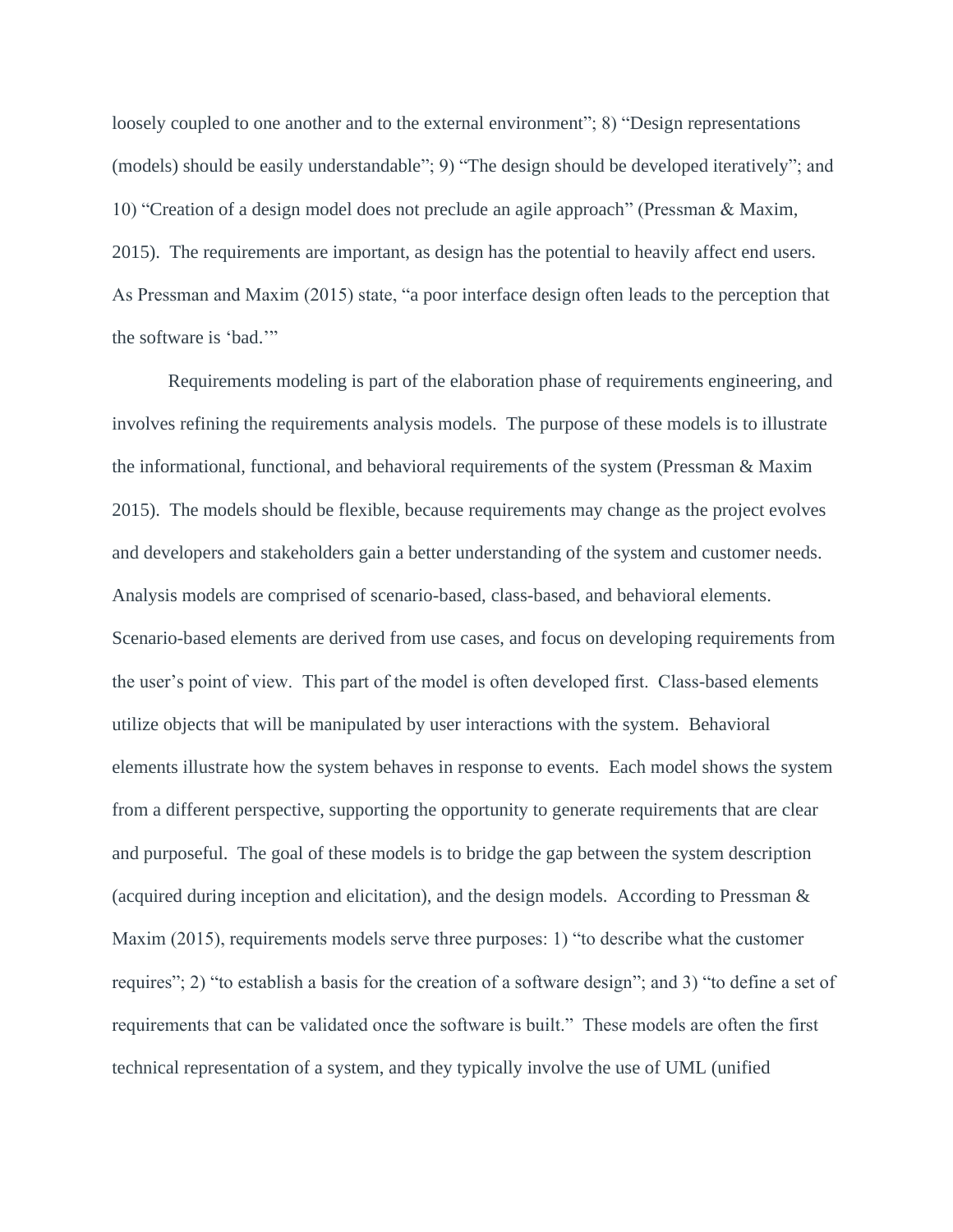modeling language) diagrams for consistency in communication. As Filipova and Nikiforova (2019) state, "Large system modelling enables software developers to understand its structure, behaviour and its core elements. For these purposes, spatial placement of Unified Modelling Language (UML) diagram elements is used to determine how well the software system will be understood."

A commonly used scenario-based UML model is the use case diagram. Use case diagrams depict a system from a user, or actor's point of view. According to *Definition of the Criteria for Layout of the UML Use Case Diagrams* (2019), "Use cases represent what the customer wants system to do, in other words, customer system requirements. At the high level of abstraction, use cases show which purposes the developed system is meant for." A use case diagram is a simple diagram that provides an overview of the interactions that will occur between actors and the system (Pressman & Maxim, 2015). The use cases in the diagram come from functional and behavioral requirements that are established during the inception and elicitation phase of the requirements engineering process. Figure 1.1 (Wells, 2009) provides an example of a use case diagram. The ovals represent specific use cases, and the stick figures represent different actors that will interact with the system. In Figure 1.1, a simple banking system is represented in which there are three actors, a customer, a cashier, and a bank manager. The customer is associated with four use cases: depositing money, withdrawing money, checking their account balance, and taking out a loan. A cashier needs to be able to update an account balance, deposit money, withdraw money, and check the account balance. A bank manager needs to be able to check an account balance and assist a customer in taking out a loan (Wells, 2009). The arrows show which use cases a specific actor needs to carry out. Use case diagrams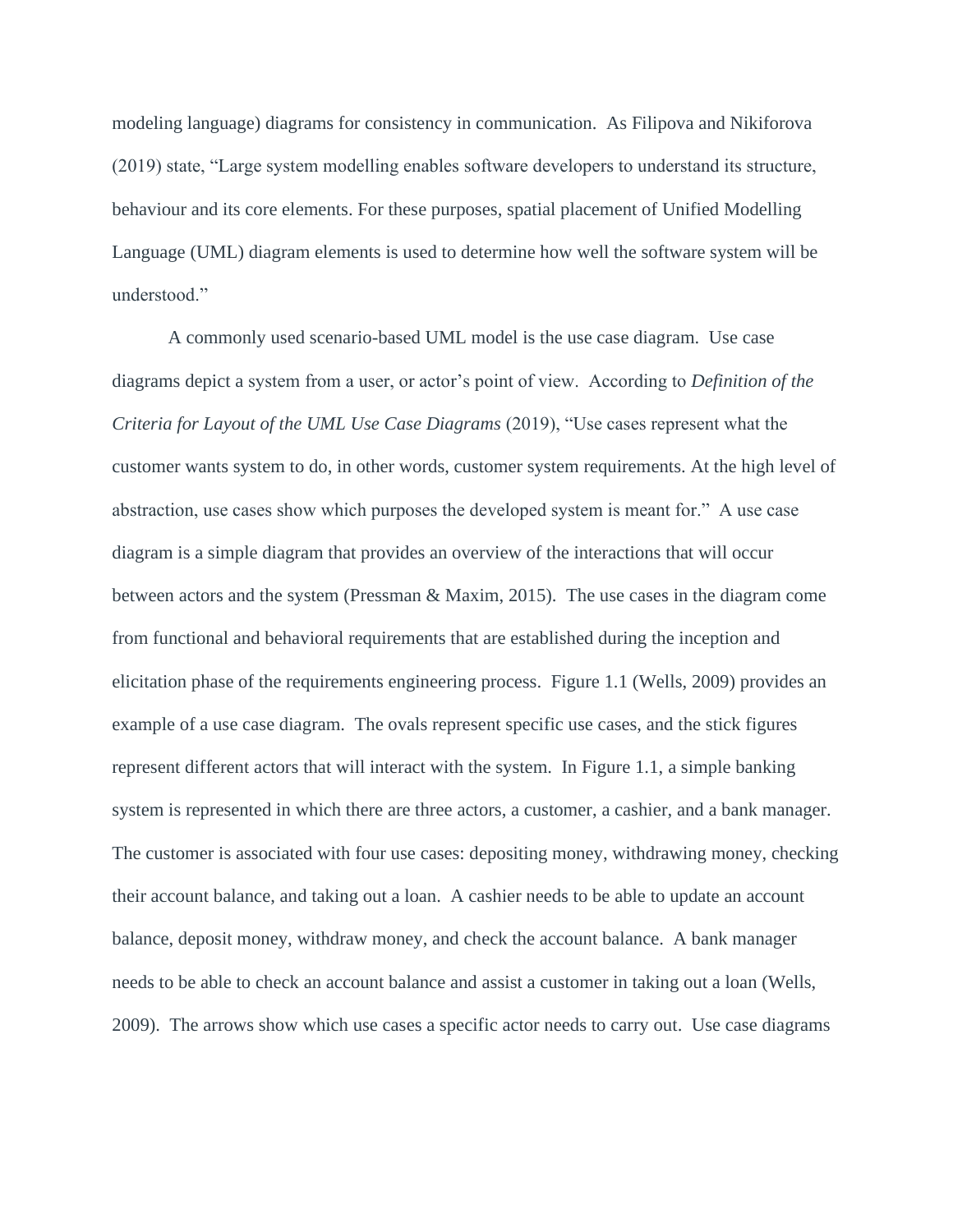provide a big picture perspective of a system and do not include details specific to each use case (Pressman & Maxim, 2015).



*Figure 1.1 UML Use Case Diagram Example (Wells, 2009)*

Activity diagrams typically supplement use case diagrams in that they provide detail regarding the flow of interactions for a specific use case. They are similar to flow charts, but can also depict concurrent flows (Pressman & Maxim, 2015). Researchers Lima, Tavares, and Nogueira discuss their effectiveness in developing both high and low-level designs for a system. They also state that, "the activity diagram is one the most used among all UML diagrams. It is a behavioral diagram focused on the description of a coordinated dynamics with emphasis on the sequence of actions and conditions" (2019). Activity diagrams are different than class and use case diagram in that they are dynamic, since they represent the flow of control within a system. In Figure 1.2 (Ankit, n.d.), the solid black dot represents the beginning of flow in the system, while the black dot with an addition circle around it represents the final node, and the end of the activity. This diagram depicts the flow of control for a use case in which a user interacts with an application that provides customized music and wallpaper, based on their current emotional state. The flow of control begins when the user opens the application. This rounded rectangle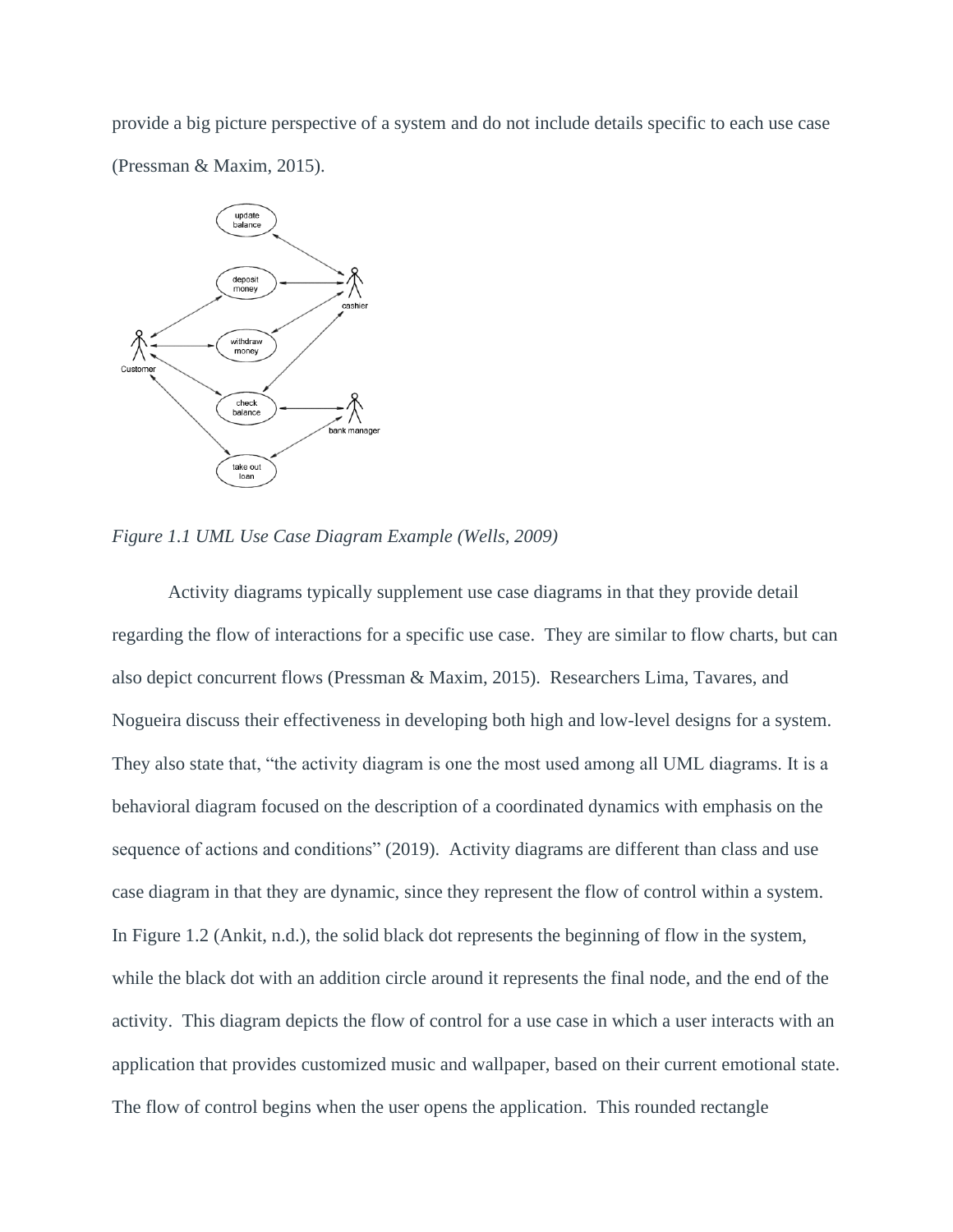represents an action node. Action nodes corresponds to tasks that the system performs. The arrows depict the direction of flow. An activity node may not be initiated until the node before it has been completed. A hollow diamond represents a decision node. The flow of control here depends on specific conditions being met. In the example provided, the system will either allow a user to take a photo with their webcam, or direct them back to the sign in depending on whether or not their credentials were verified. In a second decision node, after the app detects a user's emotional state from the photo, the system will either retrieve music or set the wallpaper to something reflecting that emotion, or possibly both. A fork represents concurrent activities. There are no forks in Figure 1.2, but a fork is represented as a solid horizontal black bar. Forks show the separation of activities that will execute concurrently (Pressman & Maxim, 2015). A join is the opposite of a fork, in that it represents the flow of control coming back together after concurrent activities are carried out. Solid horizontal lines in an activity diagram can be used to show the execution of parallel activities (Pressman & Maxim, 2015). Together, use-case diagrams and activity diagrams are used for scenario-based modeling.



*Figure 1.2 UML Activity Diagram Example (Ankit, n.d.)*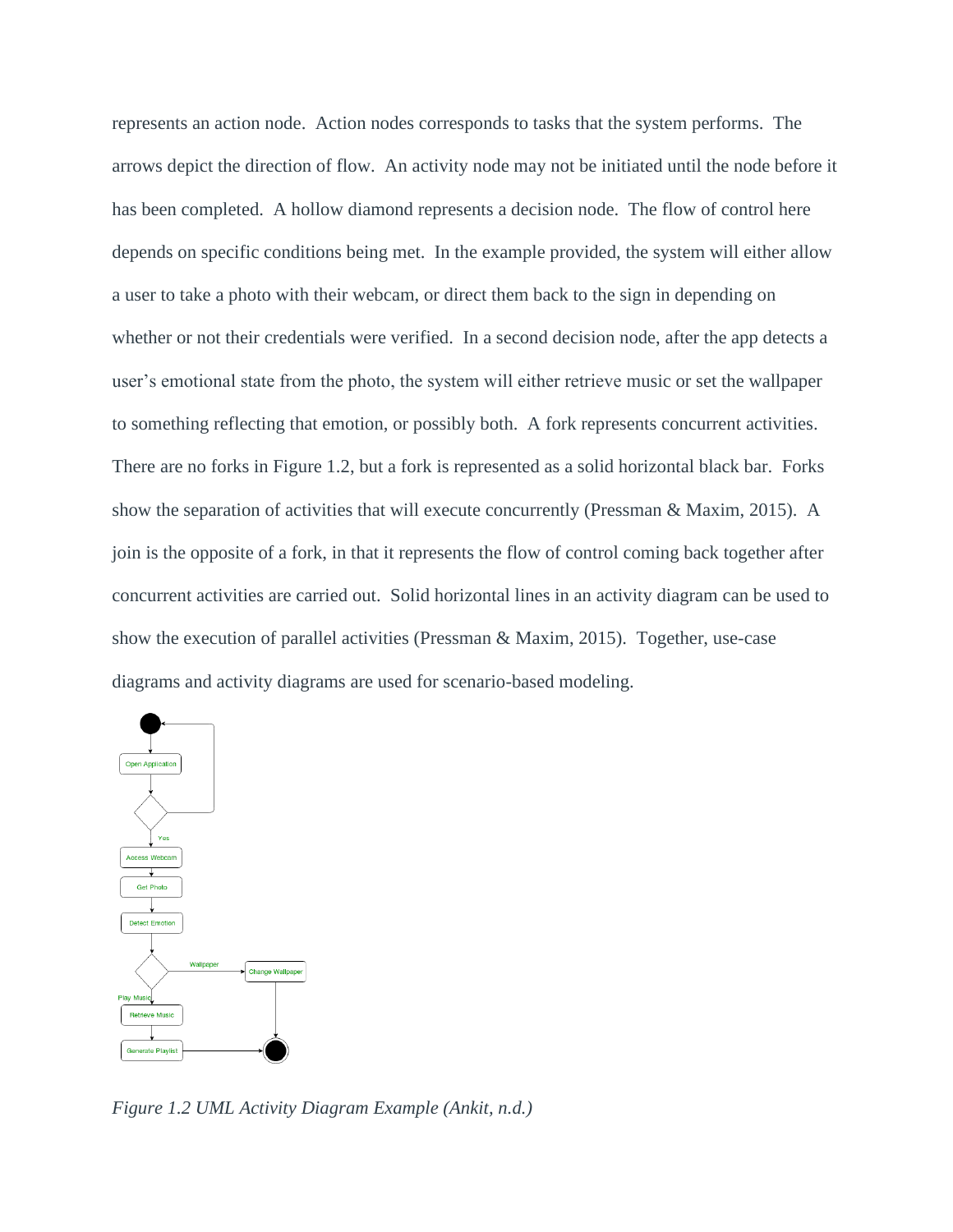Class-based methods involve UML models that are static and provide a structural view of the system. Class UML diagrams shows the relationships between objects and classes, as well as the attributes and operations that classes possess. According to *Smart Bound Selection for the Verification of UML/OCL Class Diagrams* (2019), "UML class diagrams are arguably the most commonly used models for describing the specification of a software system." Class-based methods are important, as they represent objects in a system from a customer's point of view. Customers can also evaluate UML class-diagrams and provide useful feedback. The elements of class-based methods include classes, objects, attributes, operations, class-responsibilitycollaborator (CRC) models, collaboration diagrams, and packages. The main components of a class diagram are boxes, which represent classes and interfaces. Each box is divided into three sections to show the name of the class, the attributes, and the operations. Attributes are characteristics that describe a class, while operations are behaviors that a class exhibits (Refer to Figure 1.3).

Often times, a method called CRC (class-responsibility-collaborator) modeling is used to help identify classes, objects, attributes, and operations (Refer to Figure 1.3). Emphasizing the importance of user input throughout the requirements engineering process, Ambler (1995) states, "I am a strong proponent of active user participation in the system development process. To that end, I have always found that CRC (class responsibility collaborator) modeling is an incredibly effective technique for getting users involved in the OO analysis process." The CRC modeling activity usually involves index cards where the name of a class is written at the top, responsibilities of the class are listed on the left-hand side, and collaborators are listed on the right-hand side. According to Pressman & Maxim (2015), responsibilities are "the attributes and operations that are relevant for the class." Classes can achieve their responsibilities in two ways: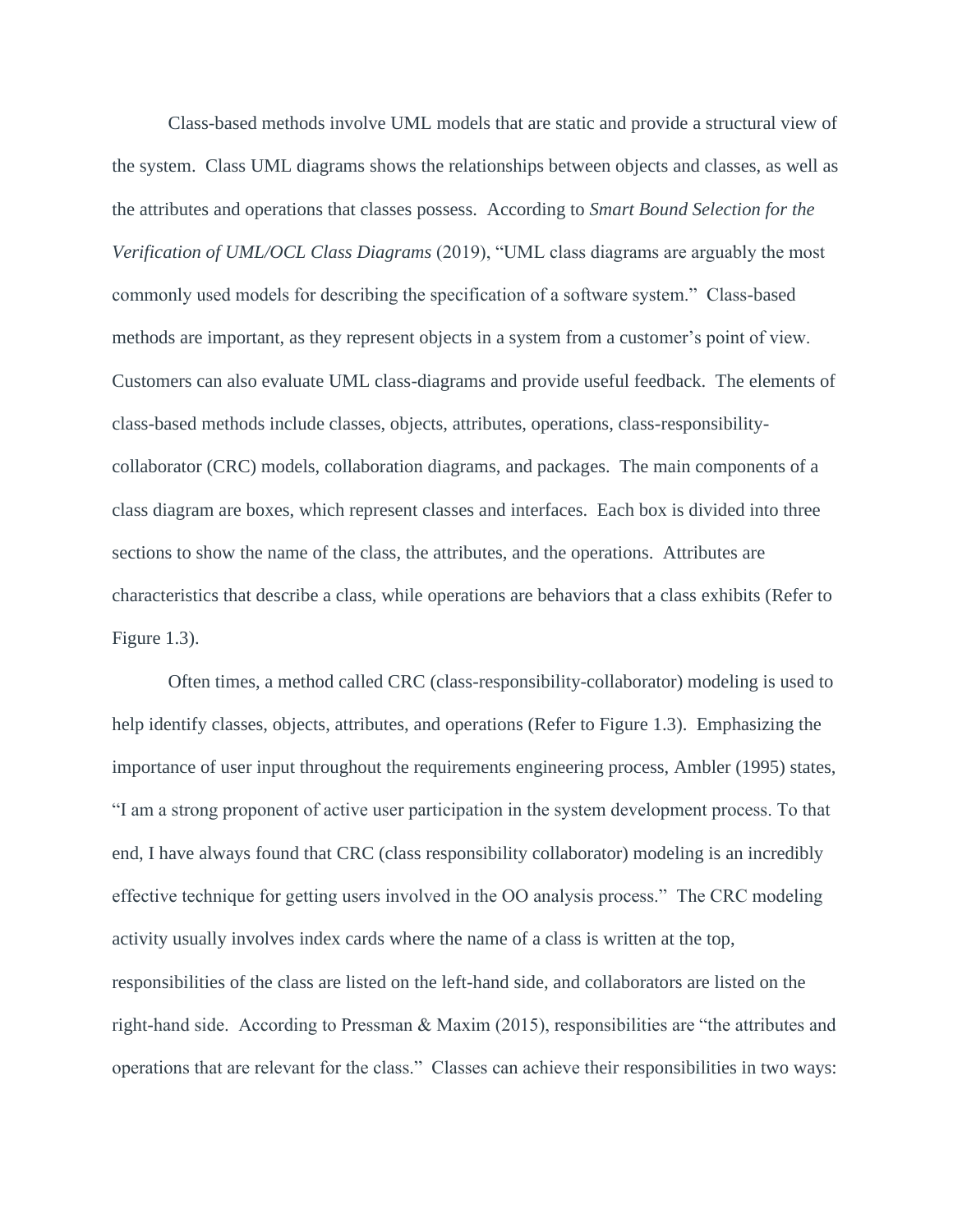1) by using their own operations to influence their own attributes, or 2) through collaboration with other classes. There are five guidelines used to determine responsibilities for a class: 1) the system should be distributed across classes so that objects only do a few things (this increases system cohesiveness); 2) responsibilities should be stated as generally as possible to take advantage of the principle of inheritance; 3) data, and the operations related to it, should be packaged within a class to take advantage of the principle of encapsulation; 4) information about one class should not be distributed across the system (this makes it difficult to test); and 5) classes should share responsibilities when appropriate (Pressman & Maxim, 2015). By determining responsibilities strategically during the requirements engineering process, more effective design patterns and development strategies can be implemented later on in the software development life cycle.

Once potential classes, objects, attributes and operations have been identified, UML class-diagrams are constructed to verify the requirements. In the class-based UML diagram provided in Figure 10.5 from Pressman & Maxim (2015), the system is comprised of four classes: Wall, WallSegment, Window, and Door. The Wall class is connected to WallSegment, Window, and Door by solid lines. These lines represent relationships called associations. Associations are classes that are related to each other in some way. In this case, the association is a generalization, since Wall is a more generalized class that WallSegment, Window, and Door are part of. In addition, the relationships shown in Figure 10.5 have multiplicities (Refer to Figure 1.3). Multiplicities illustrate the number of objects of a class associated with another class, and are represented by numbers on either side of an association (Pressman & Maxim, 2015). In Figure 10.5, the multiplicity closest to the WallSegment Class, "1..\*", illustrates that an instance of Wall can have one or more WallSegments (the asterisk represents an unlimited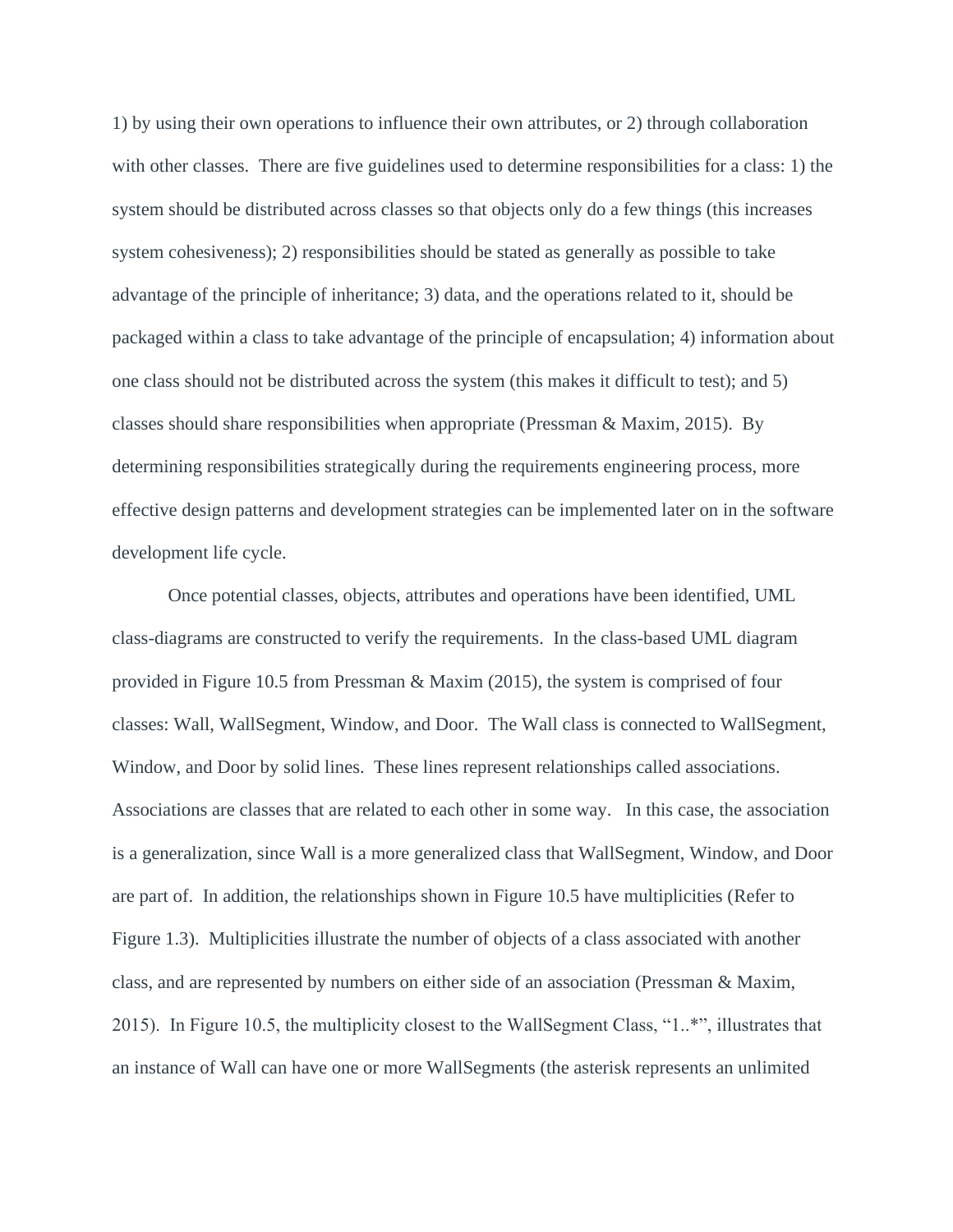bound). The number closest to the Wall in the same relationship is "1", meaning that an instance of WallSegment can only be associated with one Wall. In the relationship between the Window class and the Wall class, "0..\*" means that an instance of Wall can have 0 or more windows. The "1" on the other side of the relationship means that an instance of Window can only be associated with one Wall. The multiplicities in the Wall and Door relationship mirror that of the Wall and Window relationship.



*Figure 10.5 Multiplicity (Pressman & Maxim, 2015)*

UML class diagrams can also show dependency relationships. Figure 10.6 from Pressman & Maxim (2015) below shows a dependency relationship between the DisplayWindow class and the Camera class in a SafeHome home security system. A dependency is a relationship in which changes to one class may result in changes to its associated class (Pressman & Maxim). In addition, a dependency can mean that the behavior of one class depends on another class. The relationship between the DisplayWindow and the Camera class is a dependency since the Camera requests a password from the user, and as long as the password is verified, the Camera provides access to the Camera view from a DisplayWindow on the security system. Therefore,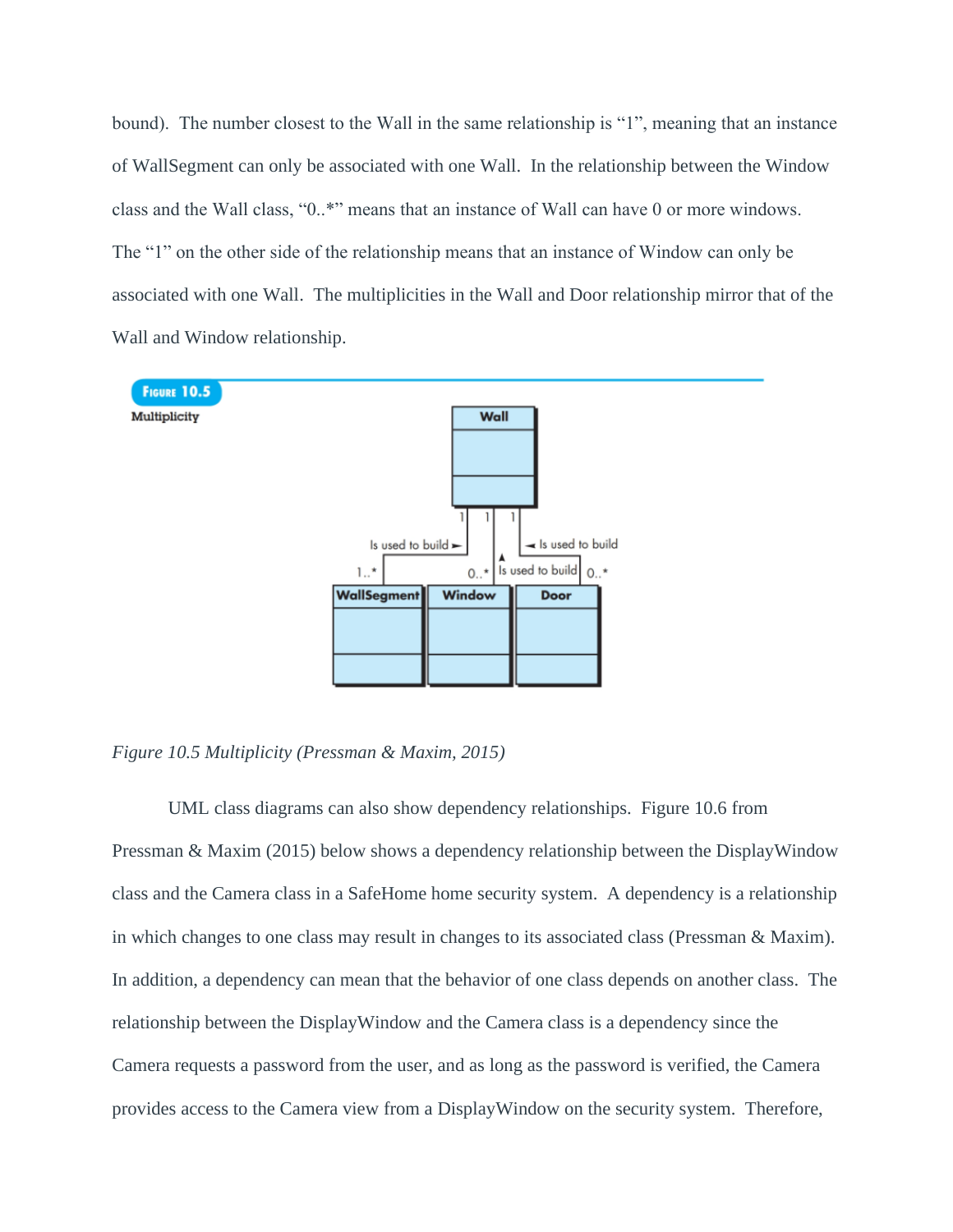DisplayWindow depends on Camera, because Camera needs to request and verify a password before DisplayWindow will be updated.



*Figure 10.6 Dependencies (Pressman & Maxim, 2015)*

Finally, it is important to consider the use of analysis packages when implementing classbased methods. According to IBM, analysis packages are utilized for two reasons: to organize a model so that it is easier to understand and navigate, and to model the architecture of a system and show different layers or subsystems (2014). Analysis packages allow use cases and analysis classes with commonalities to be grouped together (Pressman & Maxim, 2015). Figure 10.7 provided by Pressman & Maxim (2015) provides an example of three analysis packages for a video game system. One package is named Environment, and contains classes that relate to the game environment. Another package is utilized to group classes related to the rules of the game. A third package is used to organize classes that relate to the characters in the game. Grouping and organizing classes in this way makes complex systems more manageable. Analysis packages share some notations with attributes and operations in that a plus, minus, or hash symbol before the name of an analysis packages represents that a package is either publicly visible, private, or accessible only to elements within the same package (Pressman & Maxim,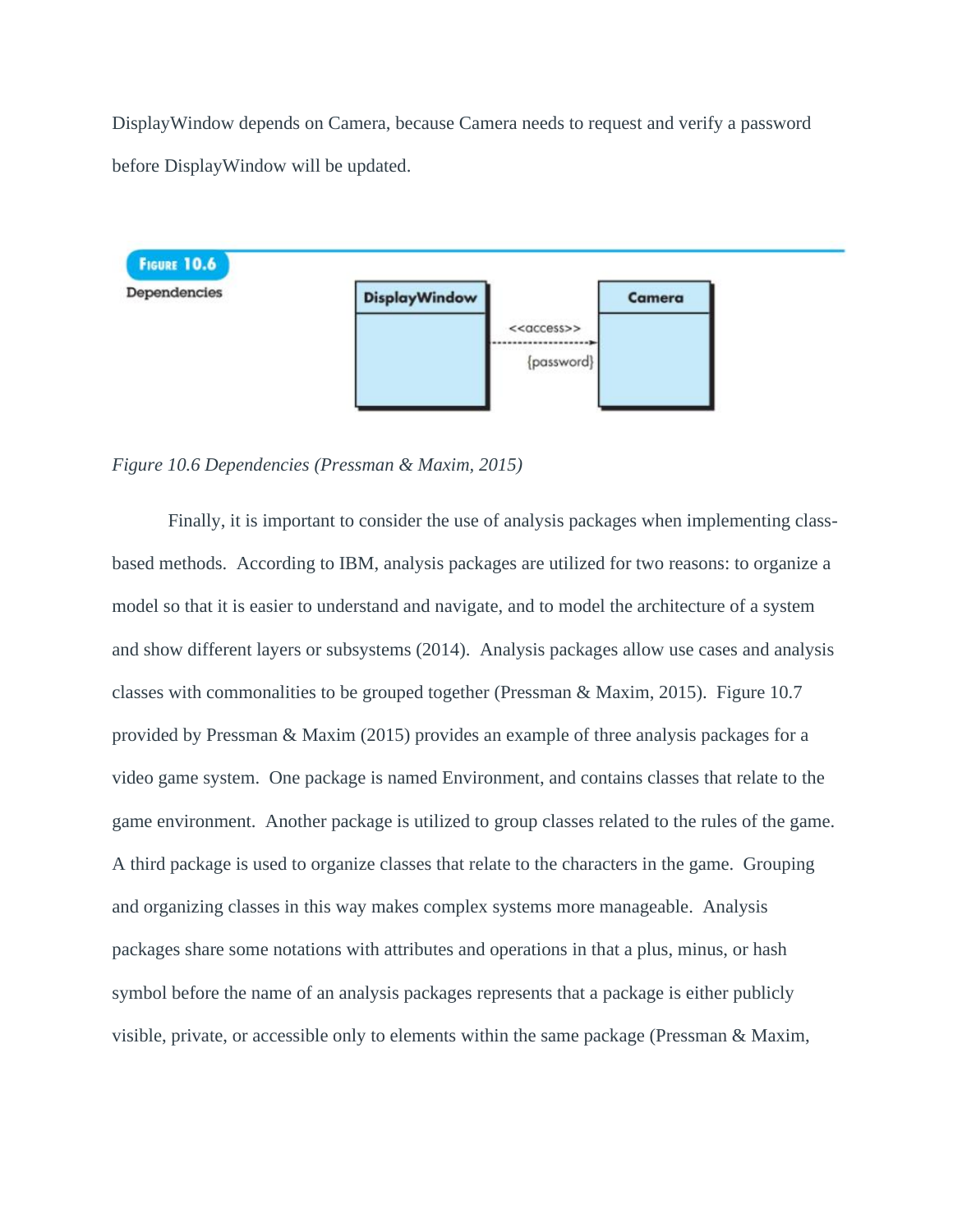2015). Packaging similar use cases and analysis classes together is an example of encapsulation in object-oriented programming.



*Figure 10.7 Packages (Pressman & Maxim, 2015)*

While scenario-based methods and class-based methods are used to represent a system from the user's perspective and a structural perspective respectively, behavioral UML models are utilized to depict state changes within a system dynamically (Refer to Figure 1.3). These models supplement scenario-based and class-based methods, and are used to represent the state of a class, as well as the state of a system. State diagrams are used to illustrate state changes within a specific class. The state of an entire system, rather than an individual class, is usually represented with a sequence diagram. Pattern-based methods can also be implemented in the requirements modeling process. These methods take advantage of design and architectural patterns that already exist within the same domain, or exist within other domains, but have overlapping functionalities. Implementing design patterns makes use of existing code to reduce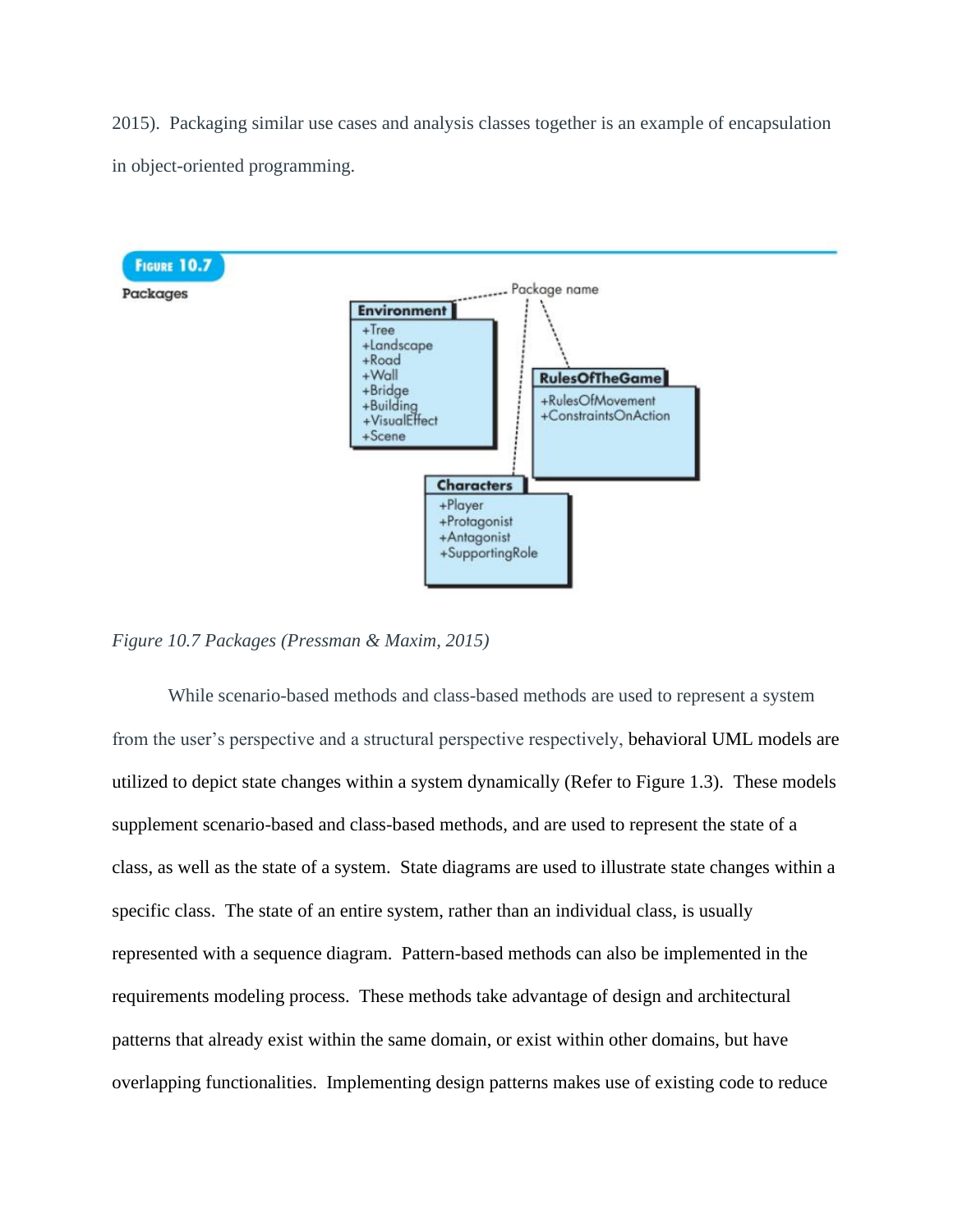the cost and time for a project. Lastly, special consideration must be made when designing for web and mobile apps. These models are specifically adapted to address requirements concerning content, interactivity, functionality, navigation, and configuration.

A state diagram is one type of behavioral UML diagram, which illustrates the dynamic behavior of a system. State diagrams are used to represent how events can cause the state of specific objects to change. *An Approach to Transforming UML Model to FSM Model for Automatic Testing* (2008) states, "As one of the behavioral models, state diagram is often used to model the life cycle of certain object. Many elements are involved." The state of a class can be described in two ways: active or passive. Active state describes an object during transition or processing (Pressman & Maxim, 2015). Passive state is like a snap-shot in time of an object's attributes. State diagrams are composed of active states, events, guards, and actions (Refer to Figure 1.3). Figure 11.1 from Pressman and Maxim (2015) provides an example of a state diagram for the ControlPanel class in the SafeHome security system. In the example provided, the system has four active states: reading, comparing, locked, and selecting. The events in the diagram are "password entered" and "activation successful." These events trigger changes in state within the system. The state diagram for the ControlPanel class also utilizes guards and actions. A guard is a conditional check preventing a transition from occurring until a specific condition is met (Refer to Figure 1.3). In the case of ControlPanel, a password needs to be verified before a user can select the next option. An action occurs simultaneously with, or as a result of, a state transition. An example of an action in Figure 11.1 is validatePassword(). This may be an operation of the ControlPanel object.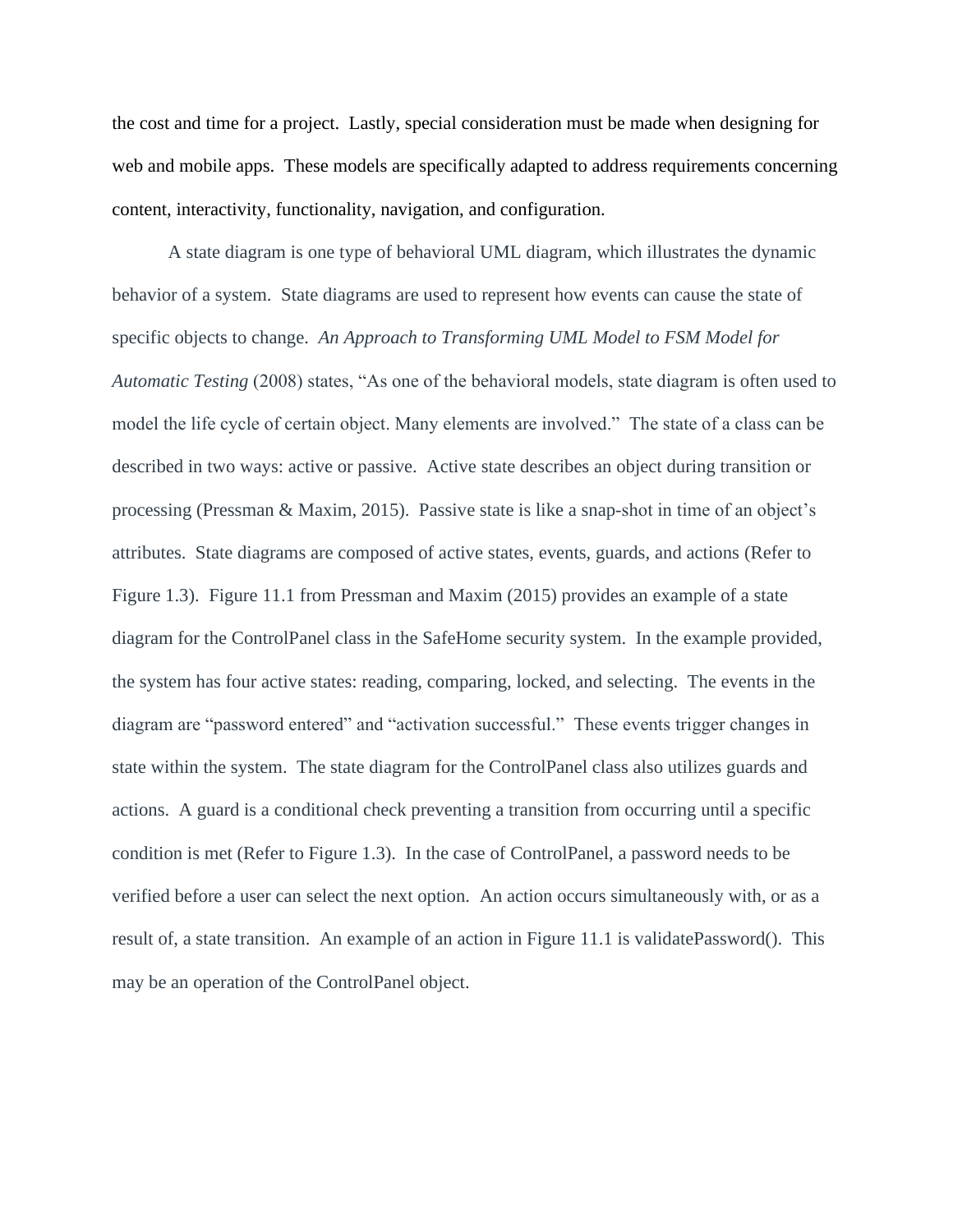

*Figure 11.1 State diagram for the ControlPanel class (Pressman & Maxim, 2015)*

While state diagrams focus on state changes within an individual class, sequence diagrams show the behavior of a system as a whole. In a way, sequence diagrams are a shorthand way of depicting use cases. Sequence diagrams are helpful because they can be used to generate input and output events, which are then used to drive system design (Refer to Figure 1.3). These diagrams are also dynamic, and show how transitions occur between objects. Transitions in a sequence diagram are shown relative to time. Sequence diagrams are composed of objects, arrows (which represent events), narrow vertical rectangles (which represent processing time for an activity), a vertical timeline, events, and active states. In Figure 11.1 provided by Pressman and Maxim (2015), the initial state of the system is "system ready". The first class the system employs in the sequence diagram is Homeowner. The Homeowner class triggers the event "Password entered" when a user enters their password. This causes the state of the ControlPanel to change to "reading". At this stage, a new event is triggered, "Request lookup". This event is passed to the System object to perform the password lookup in the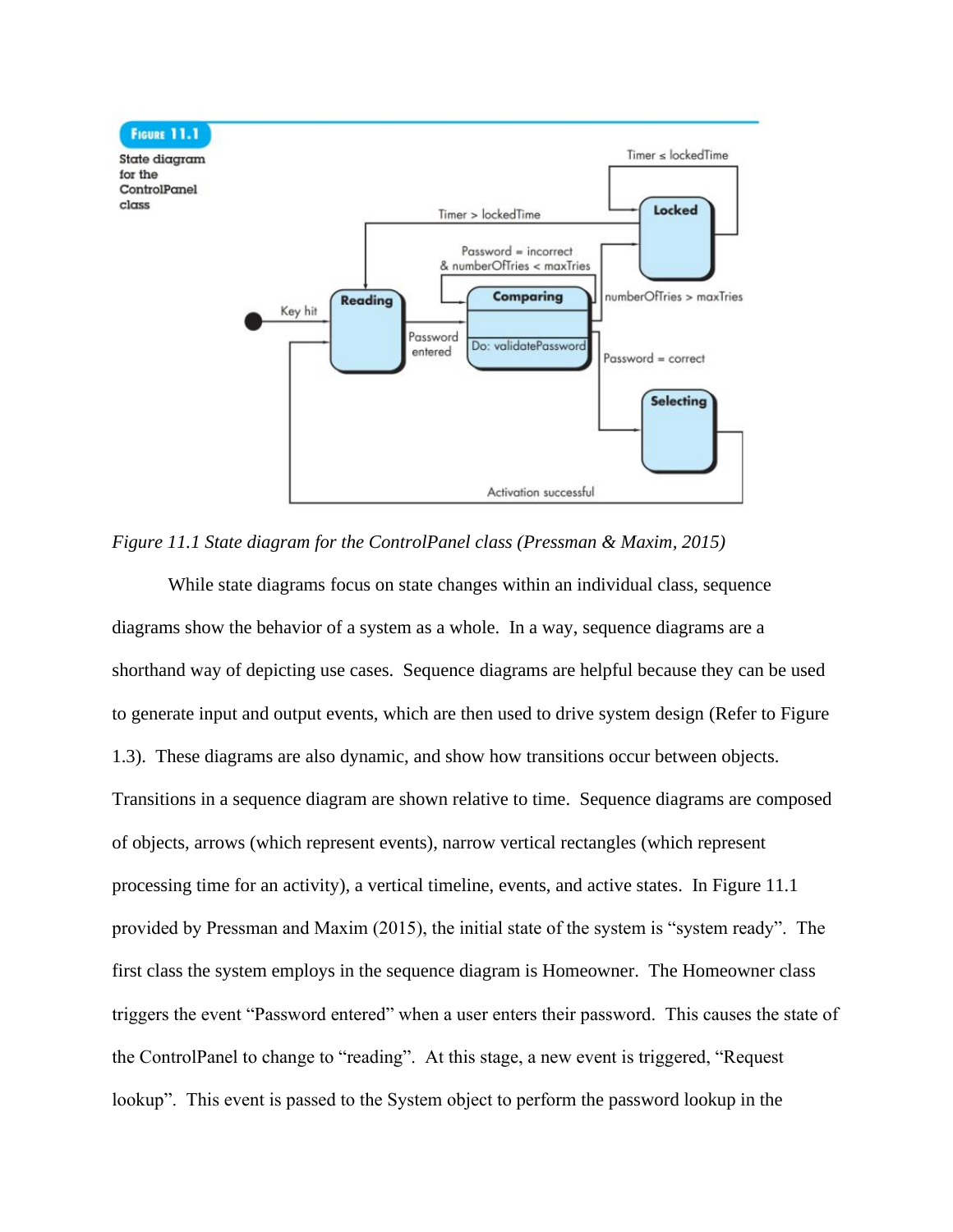database. The System object then returns the result of the lookup to the ControlPanel. At this point, the active state of the ControlPanel is changed to "comparing". If the password is correct, the "Password = correct" event is sent to the System. This causes the System to pass the "Request activation" event to the Sensors object, which sends the "Activation successful" event back to the Homeowner so that they can activate the sensors in the SafeHome system.



*Figure 11.2 Sequence diagram (partial) for the SafeHome security function (Pressman & Maxim, 2015)*

Patterns can also be utilized in UML requirements models. Analysis patterns allow developers to reduce the time and cost on a project by reusing code. Typically, a domain analysis will be conducted in which developers research similar solutions or components that have previously been used within the same domain (ex. healthcare, education, business), or outside of a domain (Refer to Figure 1.3). Utilizing analysis patterns takes advantage of existing domain knowledge in order to reapply knowledge when a new, but similar problem arises (Pressman & Maxim, 2015). Analysis patterns are not created, but discovered upon developing a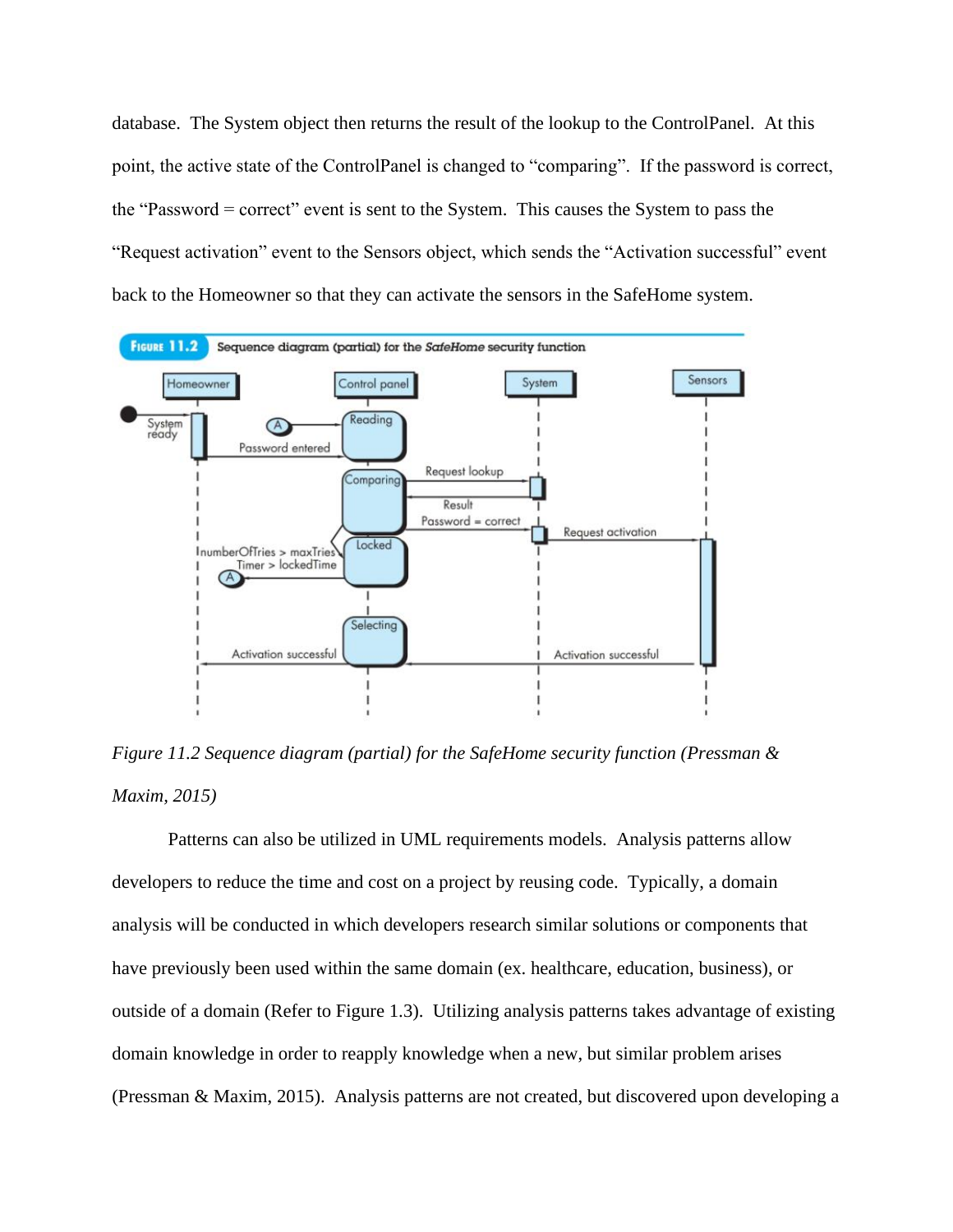solution to a problem. Documenting an analysis pattern involves describing the general problem to which the pattern applies, the proposed solution, assumptions and constraints of the pattern, the motivation behind using the pattern, advantages and disadvantages of implementing the pattern, and examples of practical applications of the pattern. Repositories are often used to store patterns, so that they are easily accessible and searchable for future use. An example of an analysis pattern is the sensor-actuator pattern described by Pressman and Maxim (2015), in which sensors and actuators in an embedded system are identified.

Additionally, it is important to take special consideration when modeling the requirements for web and mobile apps. Models for these types of applications are specially adapted to account for content, interactivity, functionality, navigation, and configuration (Refer to Figure 1.3). The depth of the requirements models concerning these applications typically depend on five factors related to size: 1) "the size of the company and the application increment"; 2) "the number of stakeholders"; 3) "the size of the app development team"; 4) "the degree to which members of the team have worked together before"; and 5) "the degree to which the organization's success is directly dependent on the success of the application" (Pressman & Maxim, 2015). In addition, five main classes of models are used for web and mobile apps: content models, interaction models, functional models, navigation models, and configuration models. Content models illustrate all types of content that will be displayed and used by the app. Interaction models depict how users will interact with the app. Functional models show how operations will be utilized to manipulate data. They also illustrate functions that are independent of content, but will affect the user experience. Navigation models depict how a user will navigate through the application. Lastly, configuration models represent the computing environment and the infrastructure of the application (Pressman & Maxim, 2015).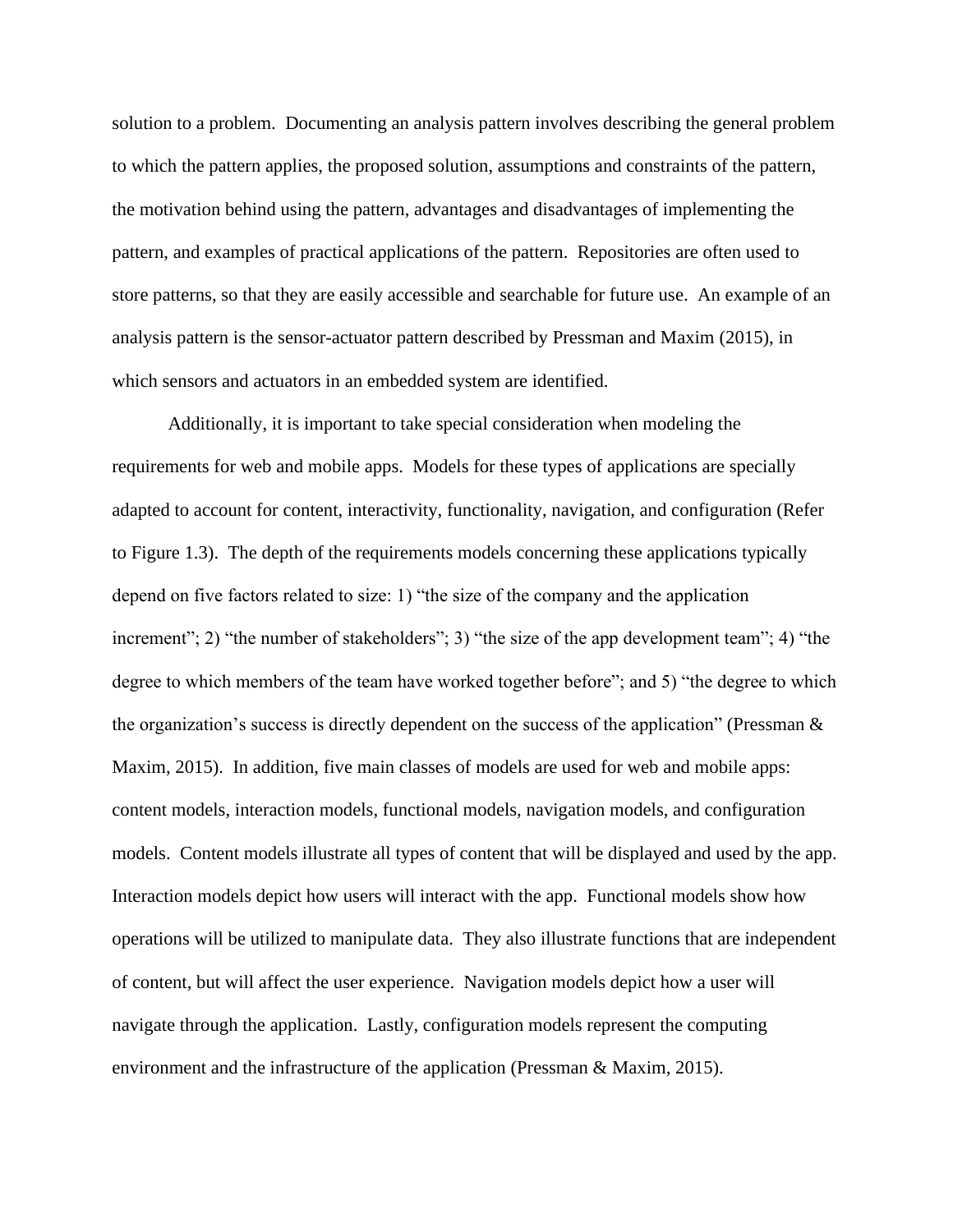As mentioned previously, representing a system from multiple perspectives is ideal for generating quality requirements and setting the stage for an effective design process. Behavioral models allow stakeholders and developers to view a system dynamically, by showing state changes within a class in responses to events, as well as by showing how different objects within a system interact with one another in response to events that trigger actions. As Pressman and Maxim (2015) state, "Your insight into software requirements grows in direct proportion to the number of different requirements modeling dimensions." Through the use of behavioral UML models, developers and stakeholders can evaluate whether or not requirements have been properly specified, and whether or not they align with the overall objectives for the project. The goal of utilizing behavioral methods is to generate graphical representations of a system, which leads to a better understanding of the requirements and paves the way for an effective design process.

Once scenario-based, class-based, and/or behavioral requirements models are initiated, the requirements engineering process moves into the negotiation phase. During this time, stakeholders and developers assess the cost, risk, and internal conflicts associated with requirements. Negotiation is an iterative approach that ensures compromises are made and everyone walks away happy with the agreed upon requirements. Often, negotiations include discussions about requirements monitoring and validation. Requirements monitoring is a way of observing the system to support continuous validation. Monitoring often involves five tasks: 1) "distributed debugging uncovers errors and determines their cause"; 2) "run-time verification determines whether software matches its specification"; 3) "run-time validation assesses whether the evolving software meets user goals"; 4) "business activity monitoring evaluates whether a system satisfies business goals"; 5) "evolution and codesign". These tasks help validate whether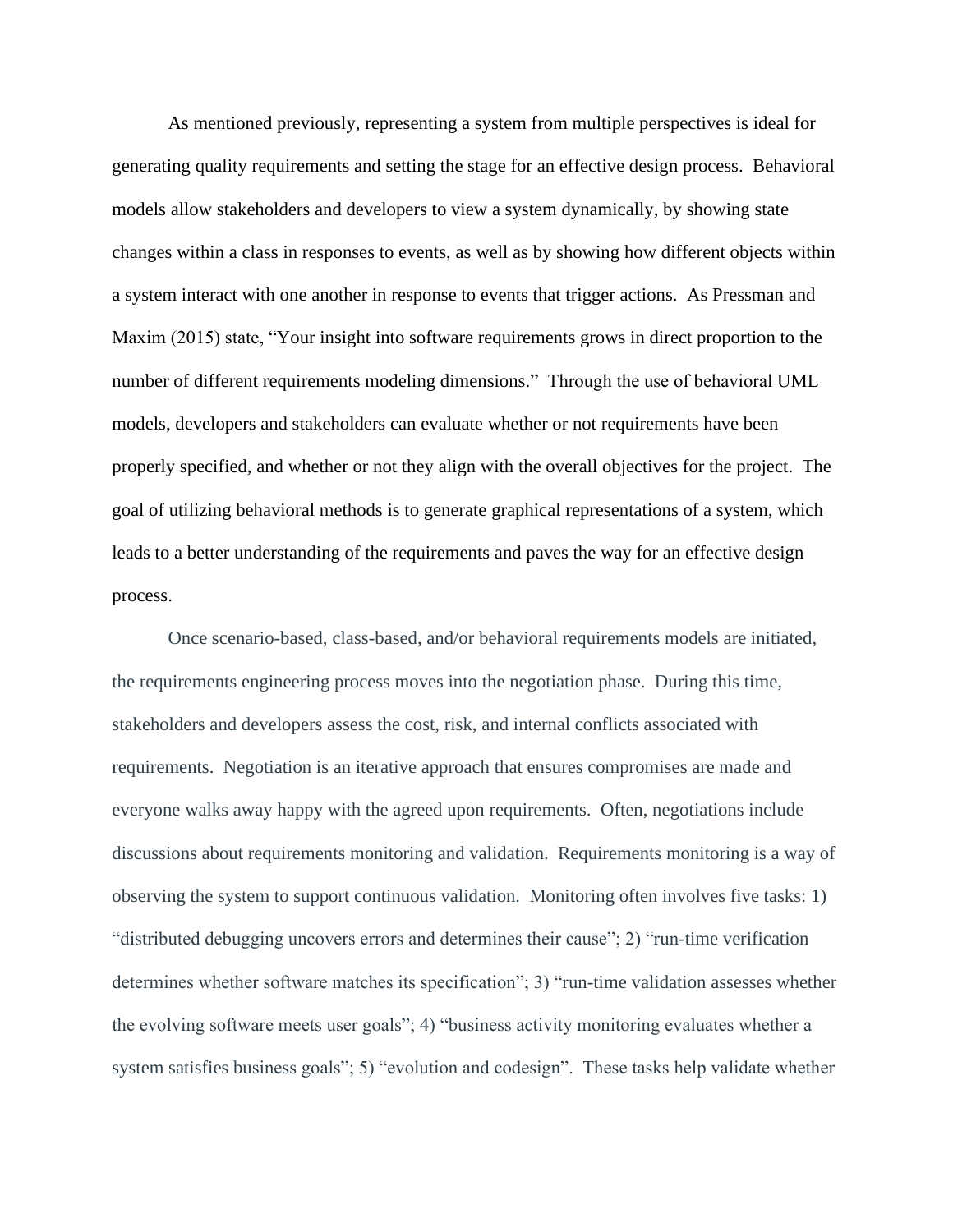or not there are inconsistencies, omissions, or ambiguity in the requirements, if requirements conflict with one another, and whether or not the requirements are testable (Pressman & Maxim 2015). After requirements are specified and validated, the final stage in requirements engineering in management. This step tracks and controls the requirements and determines how changes to requirements will be handled as the project proceeds.

After requirements have been negotiated and specified, the next step in the SDLC is construction. This process involves preparing to code, coding, validating the code, and testing the software. Principles that guide the preparation phase include: understanding the problem and basic design principles, picking a programming language, and writing unit tests (Pressman & Maxim, 2015). Picking a programming language is an important step of the process because the language needs to support the software and the environment, and provide tools that will make the construction process easier. In *Sharing and Preserving Coding Best Practices through Programmer Data Analytics* (2018), Bashani and Perera describe the many benefits of following coding guidelines. They state that the use of coding best practices can, "Reduce the number of unnecessary code churn, reduce obvious defects in the code, make the code easy to maintain and understand, reduce the time to market the software, improve the quality of the product and many more." The principles that guide coding are: 1) selecting efficient algorithms; 2) considering pair programming; 3) selecting advantageous data structures; 4) understanding the architecture and interfaces; 5) using simple conditional logic; 6) making nested loops testable; 7) strategically naming variables and following standards and conventions; 8) writing self-documenting code; and 9) creating a readable layout through the use of whitespace (Pressman & Maxim, 2015). Three principles are used to guide the validation process: conducting code walkthroughs, performing unit tests and fixing errors, and refactoring the code (Pressman & Maxim, 2015).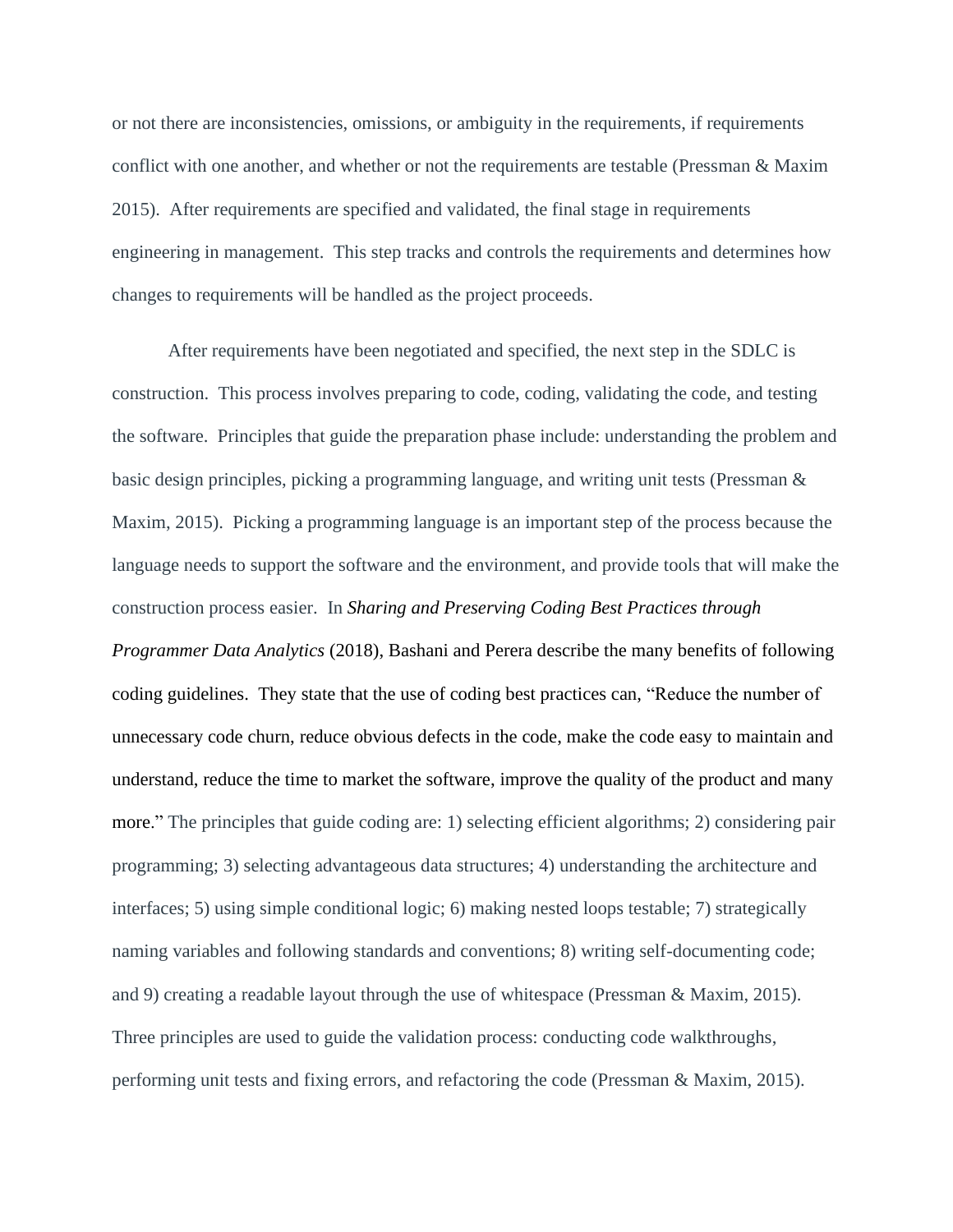Following construction in the SDLC is testing. The testing process has its own guiding principles: 1) "All tests should be traceable to customer requirements"; 2) "Tests should be planned long before testing begins"; 3) "The Pareto principle applies to software testing" (this principle states that "80 percent of all errors uncovered during testing will likely be traceable to 20 percent of all program components"); 4) "Testing should begin 'in the small' and progress toward testing 'in the large'"; 5) "Exhaustive testing is not possible"; 6) "Apply to each module in the system a testing effort commensurate with its expected fault density"; 7) "Static testing techniques can yield high results"; 8) "Track defects and look for patterns in defects uncovered by testing"; and 9) "Include test cases that demonstrate software is behaving correctly" (Pressman & Maxim, 2015). On the benefits of static testing, Bashani and Perera (2018) state, "Using static analysis tools for automating code inspections can be beneficial for software engineers in various ways. Such tools can make finding bugs or software defects, faster and cheaper than manual inspections."

The final step in the SDLC is deployment. During this phase, increments of the project are released, and user feedback is gathered. These incremental releases are milestones for software development projects. Principles that guide deployment are: 1) "Customer expectations for the software must be managed"; 2) "A complete delivery package should be assembled and tested"; 3) "A support regime must be established before the software is delivered"; 4) "Appropriate instructional materials must be provided to end users"; and 5) "Buggy software should be fixed first, delivered later (Pressman & Maxim, 2015). In *Software engineering: A practitioner's approach (8th ed.)* (2015), Pressman and Maxim emphasize the importance of deploying quality software: "Customers will forget you delivered a high-quality product a few days late, but they will never forget the problems that a low-quality product caused them. The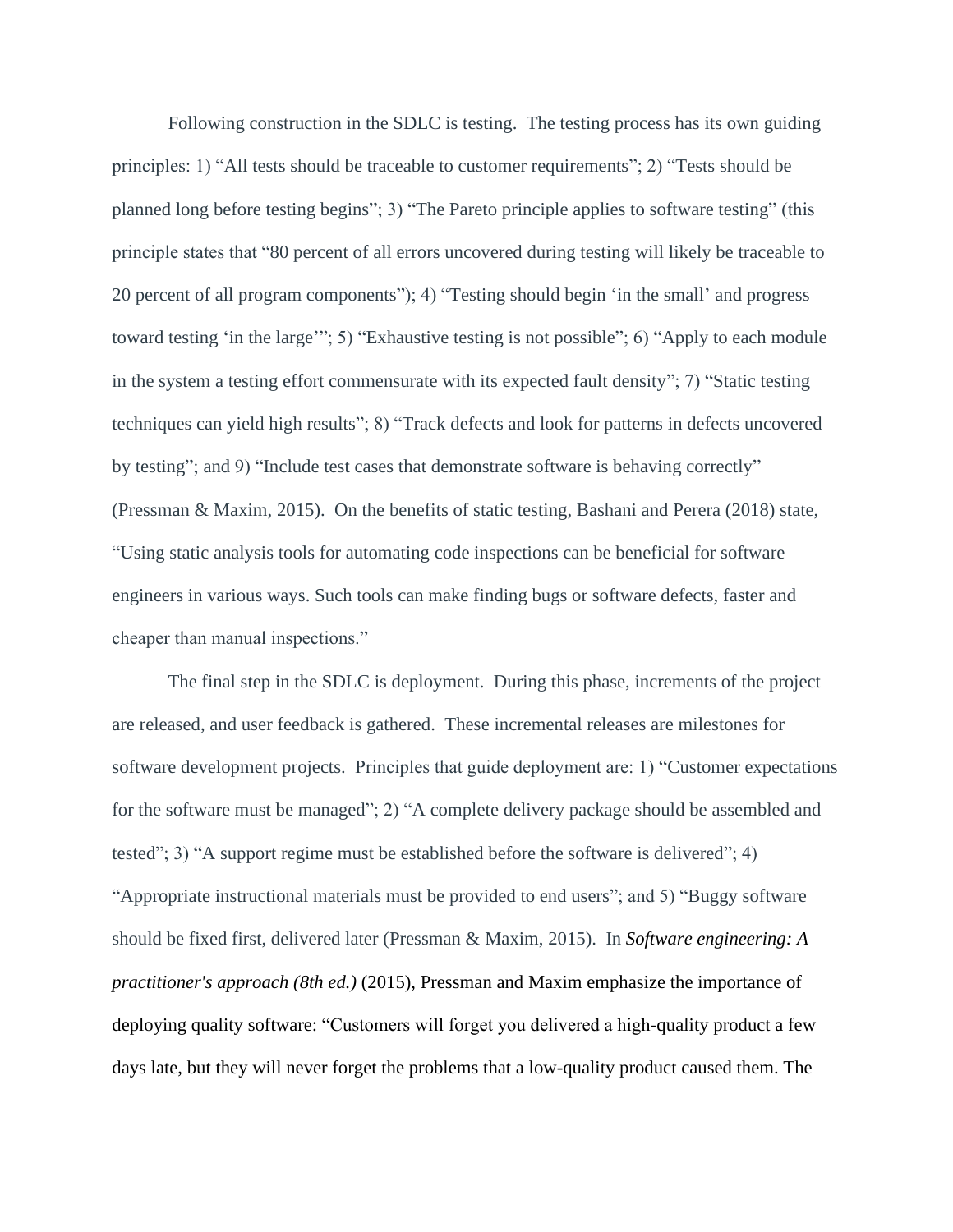software reminds them every day." It is important to follow deployment guidelines in order to make a good impression on stakeholders and acquire quality feedback for future iterations of the product.

There are many principles that guide software development. Higher level principles include those that guide software development process and practice. Lower level principles guide specific activities involving communication, planning, modeling, construction, testing, and deployment. Figure 1.1 illustrates these guiding principles. Beginning at the left side of the concept map, the general principles of software development are outlined. Working in a clockwise fashion, the general principles are organized into more specific principles that guide process and then practice. As the concept map continues in a clockwise direction, guiding principles for specific steps in the SDLC are illustrated--those for communication, planning, modeling, construction (coding and validation), testing, and deployment. Branching out to the right from communication, planning, and modeling, the requirements engineering process is specified. Then, scenario-based, class-based, and behavioral models are illustrated as results of the elaboration phase of requirements engineering. Finally, characteristics of patterns and web/mobile app modeling is illustrated. It is important to consider that software development is an iterative process. While these guidelines have been described in a linear fashion, they are actually repeated in cycles, or iterations, to ensure that requirements are met and that a quality product is delivered to stakeholders.

Understanding effective requirements engineering practices is valuable for producing quality software solutions and establishing positive relationships with customers. However, it is also beneficial to understand common pitfalls associated with development projects: featuritis (when the focus is on quantity of features being released, rather than quality), flexibilitis (when a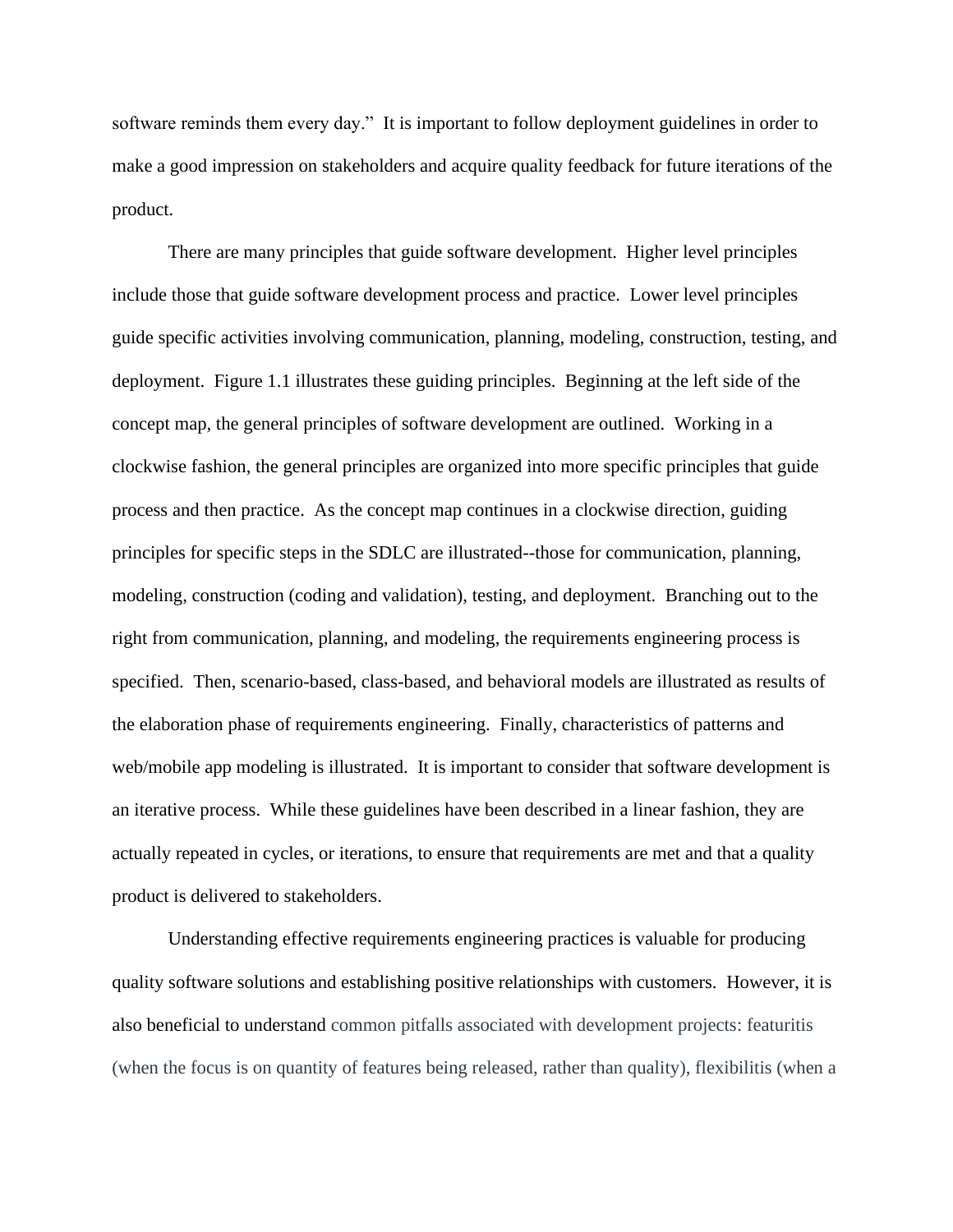system provides so many pathways and hooks for additional features and adaptations that it is no longer easy to test and manage), and performitis (when performance is prioritized above maintainability, reliability, and security). By avoiding these pitfalls and following the seven steps in the requirements engineering process (inception, elicitation, elaboration, negotiation, specification, validation, and management), developers and stakeholders are more likely to create a solution that everyone is satisfied with. In addition, requirements will be easier to modify and refine as a project evolves. According to *Collaborative Practices for Software Requirements Gathering in Software Startups* (2019), "the software development process constantly evolves and changes, especially in relation to software which works with market uncertainties that force it to make rapid and constant changes." Therefore, it is important to remember that requirements engineering is an iterative process that encourages collaboration between stakeholders and developers.



*Figure 1.3 Software Requirements and Analysis*

Click [here](https://drive.google.com/file/d/1mstg7LH321BHQ9LmSlayS5BYbO19L2dz/view?usp=sharing) to view an interactive version of this concept map.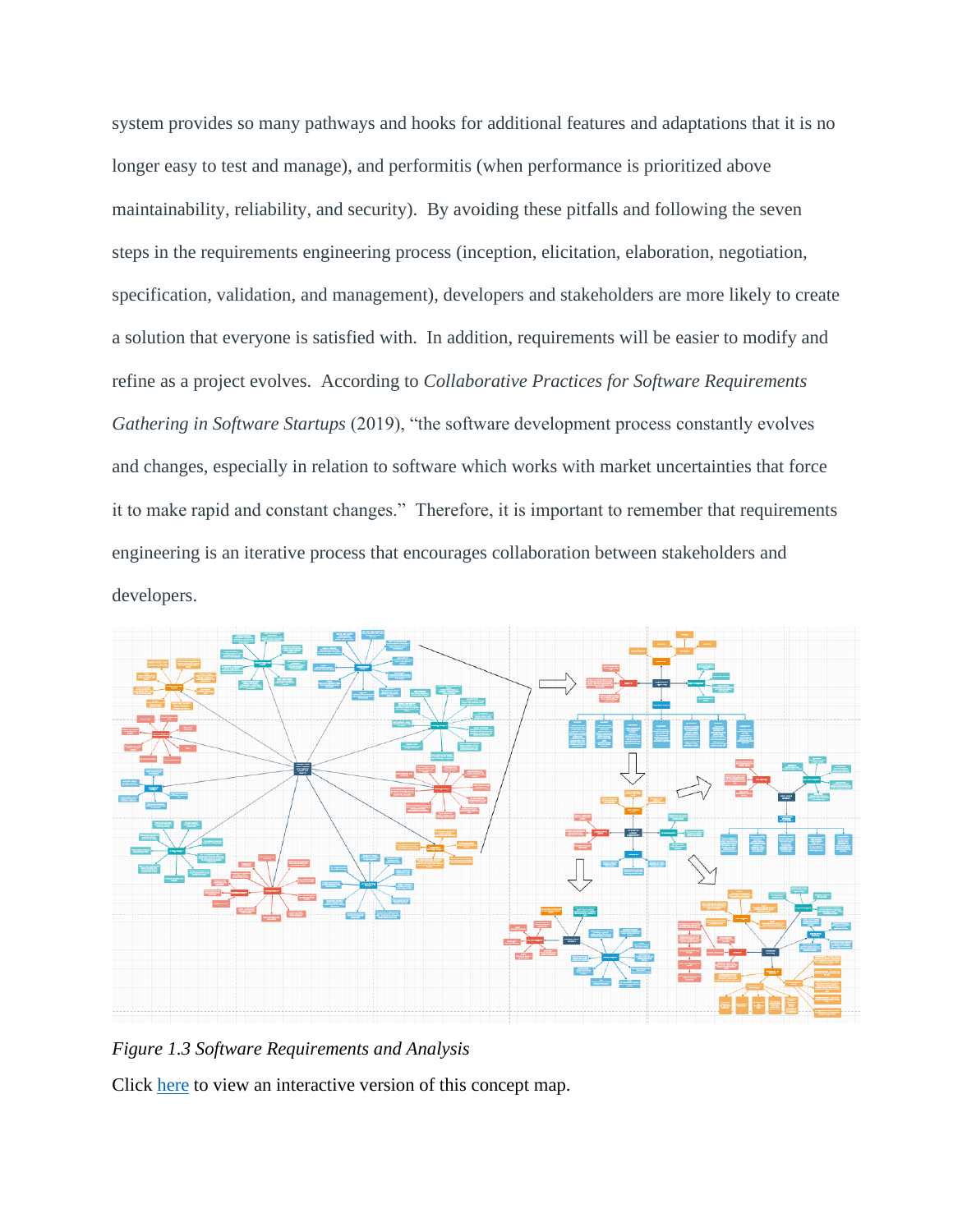## **Resources**

Adnan, N. H., & Ritzhaupt, A. D. (2018). Software Engineering Design Principles Applied to Instructional Design: What can we Learn from our Sister Discipline? TechTrends: Linking Research & Practice to Improve Learning, 62(1), 77–94. https://doi-org.proxylibrary.ashford.edu/10.1007/s11528-017-0238-5

Ambler, S. (1995). The case of OOCASE in design process. Computing Canada, (n26). Retrieved from http://search.ebscohost.com.proxylibrary.ashford.edu/login.aspx?direct=true&db=edsbig&AN=edsbig.A17942908&site=ed s-live&scope=site

- Ankit, J. (n.d.). Unified Modeling Language: Activity Diagrams. GeeksForGeeks. Retrieved November 15, 2019 from https://www.geeksforgeeks.org/unified-modeling-languageuml-activity-diagrams/
- Bashani, S., & Perera, I. (2018). Sharing and Preserving Coding Best Practices through Programmer Data Analytics. 2018 18th International Conference on Advances in ICT for Emerging Regions (ICTer), Advances in ICT for Emerging Regions (ICTer), 2018 18th International Conference On, 392. https://doiorg.proxylibrary.ashford.edu/10.1109/ICTER.2018.8615547
- Bee Bee, C., Bernardo, D.V., Verner, J. (2010). Understanding the Use of Elicitation Approaches for Effective Requirements Gathering. 2010 Fifth International Conference on Software Engineering Advances, Software Engineering Advances (ICSEA), 2010 Fifth International Conference On, 325. https://doi-org.proxylibrary.ashford.edu/10.1109/ICSEA.2010.89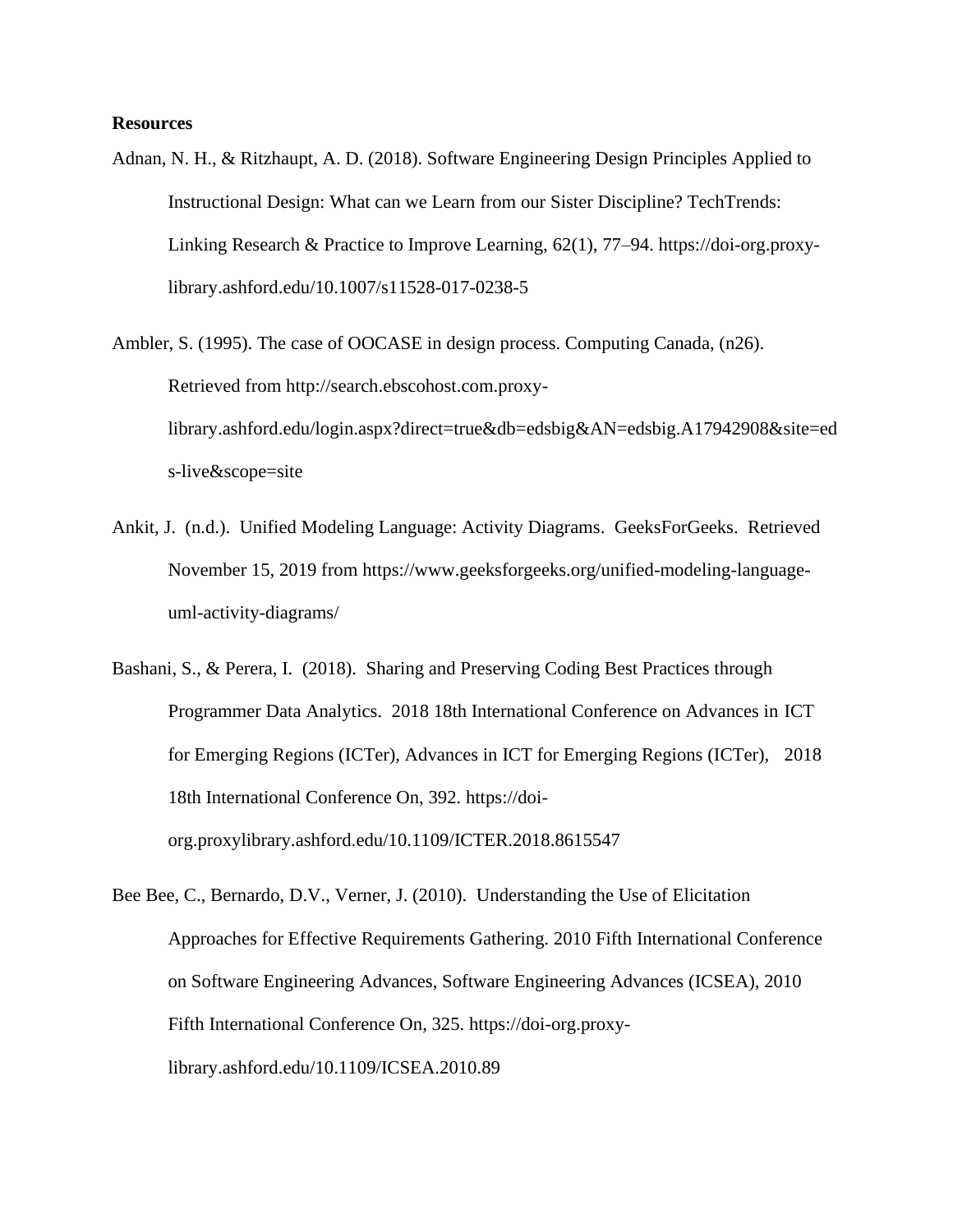- Chanin, R., Pompermaier, L., Sales, A., Prikladnicki, R. (2019). Collaborative Practices for Software Requirements Gathering in Software Startups. 2019 IEEE/ACM 12th International Workshop on Cooperative and Human Aspects of Software Engineering (CHASE), Cooperative and Human Aspects of Software Engineering (CHASE), 2019 IEEE/ACM 12th International Workshop On, 31. https://doi-org.proxylibrary.ashford.edu/10.1109/CHASE.2019.00014
- Clariso, R., Gonzalez, C.A., Cabot, J. (2019). Smart Bound Selection for the Verification of UML/OCL Class Diagrams. IEEE Transactions on Software Engineering, Software Engineering, IEEE Transactions on, IIEEE Trans. Software Eng, (4), 412. https://doiorg.proxy-library.ashford.edu/10.1109/TSE.2017.2777830
- Filipova, O., & Nikiforova, O. (2019). Definition of the Criteria for Layout of the UML Use Case Diagrams. Applied Computer Systems, (1), 75. https://doi-org.proxylibrary.ashford.edu/10.2478/acss-2019-0010
- Humphrey, W.S., & Kellner, M. (1989). Software Process Modeling: Principles Of Entity Process Models. (1989). 11th International Conference on Software Engineering, Software Engineering, 1989. 11th International Conference On, 331. https://doiorg.proxylibrary.ashford.edu/10.1109/ICSE.1989.714444
- IBM Knowledge Center. (2014). Packages. Retrieved November 23, 2019 from https://www.ibm.com/support/knowledgecenter/SS8PJ7\_9.1.1/com.ibm.xtools.modeler.d oc/topics/cpkg.html?pos=2